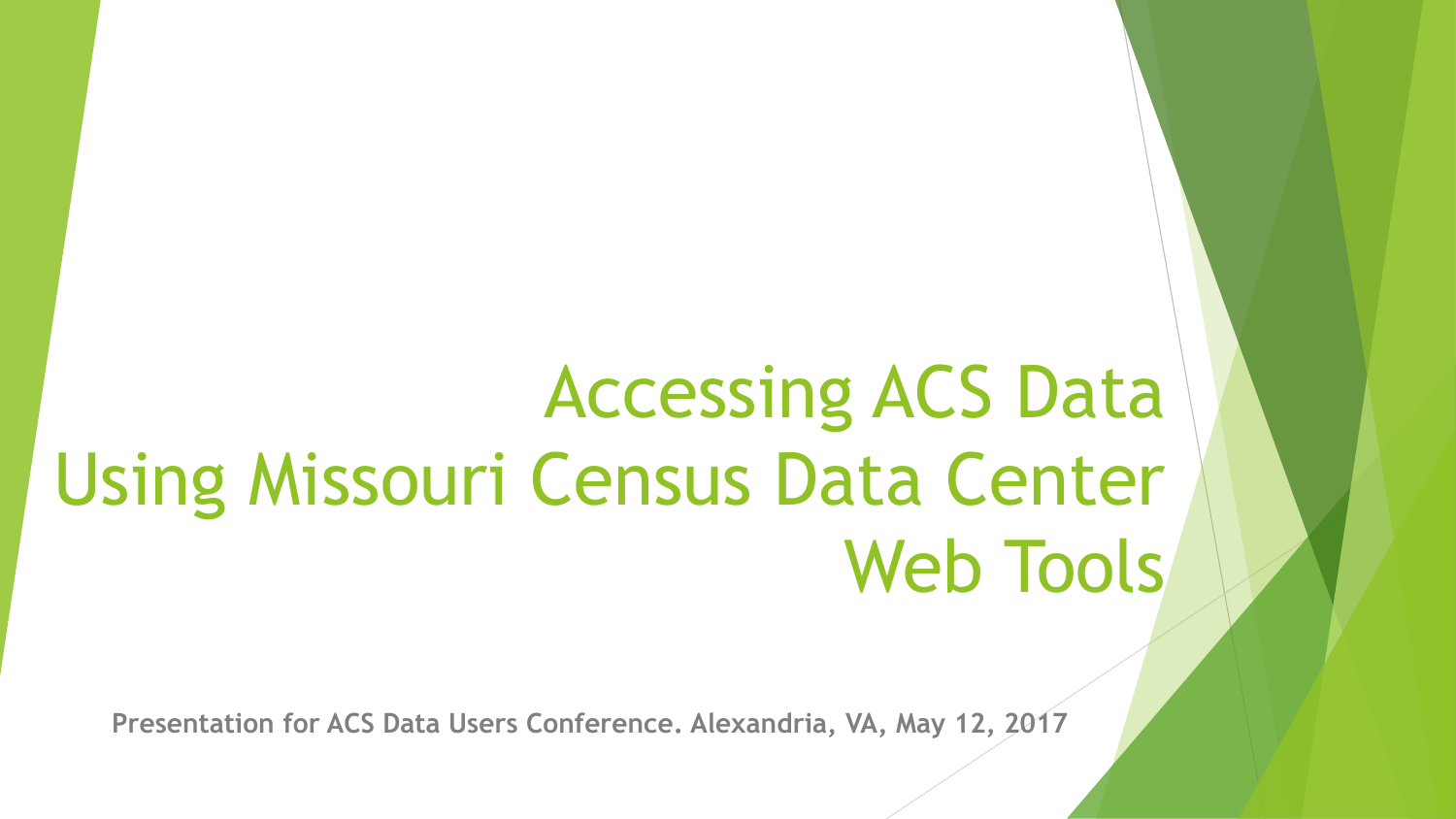## MCDC provides easy access to ACS data

- The data are for the United States going back to 2005.
- Access is provided via:
- Easy web applications for displaying standard profiles:
	- **ACS Profile**
	- **ACS Trends**
	- CAPS for ACS
- ACS Standard Profile Extract Assistant.
- Direct access to data (our standard profiles and summary tables) via **Uexplore/Dexter** web apps.
- Custom programming (including ACS/PUMS access).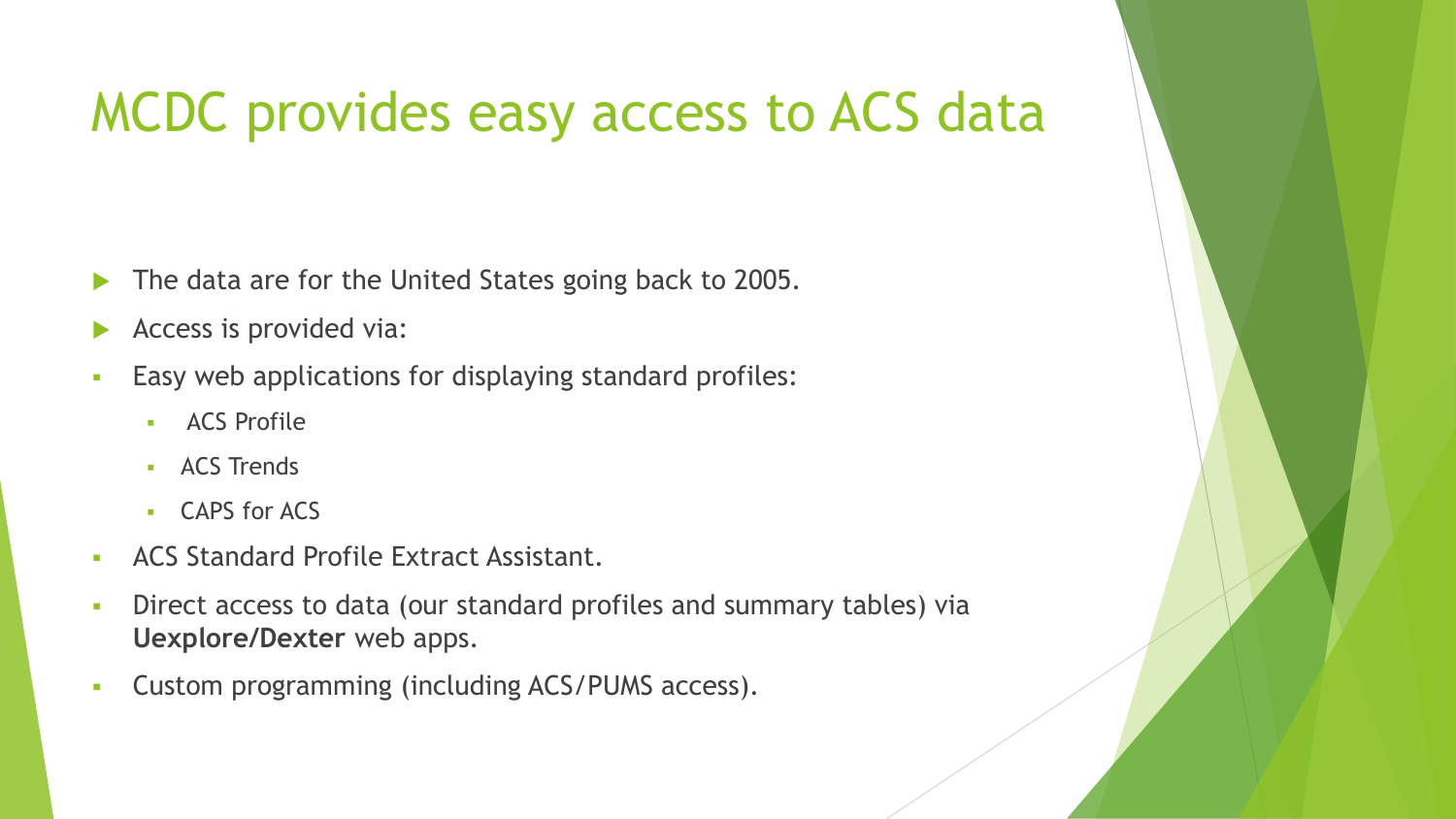### ACS Profiles – Data Sets

- These custom extracts include the most-used data items: over 360 data items, most with corresponding Pct and MOE variables. For example:
	- Age0\_4, **Pct**Age0\_4, Age0\_4**\_MOE** .
- Modeled on Census Bureau profiles with same 4 major categories: Demographic, Economic, Social and Housing.
- Similar but not identical.
- Variables are derived from the Summary tables. MOEs estimated.
- Enhanced geography variables including internal point lat-long and areas.
- 2010 census pop count added for most geographies.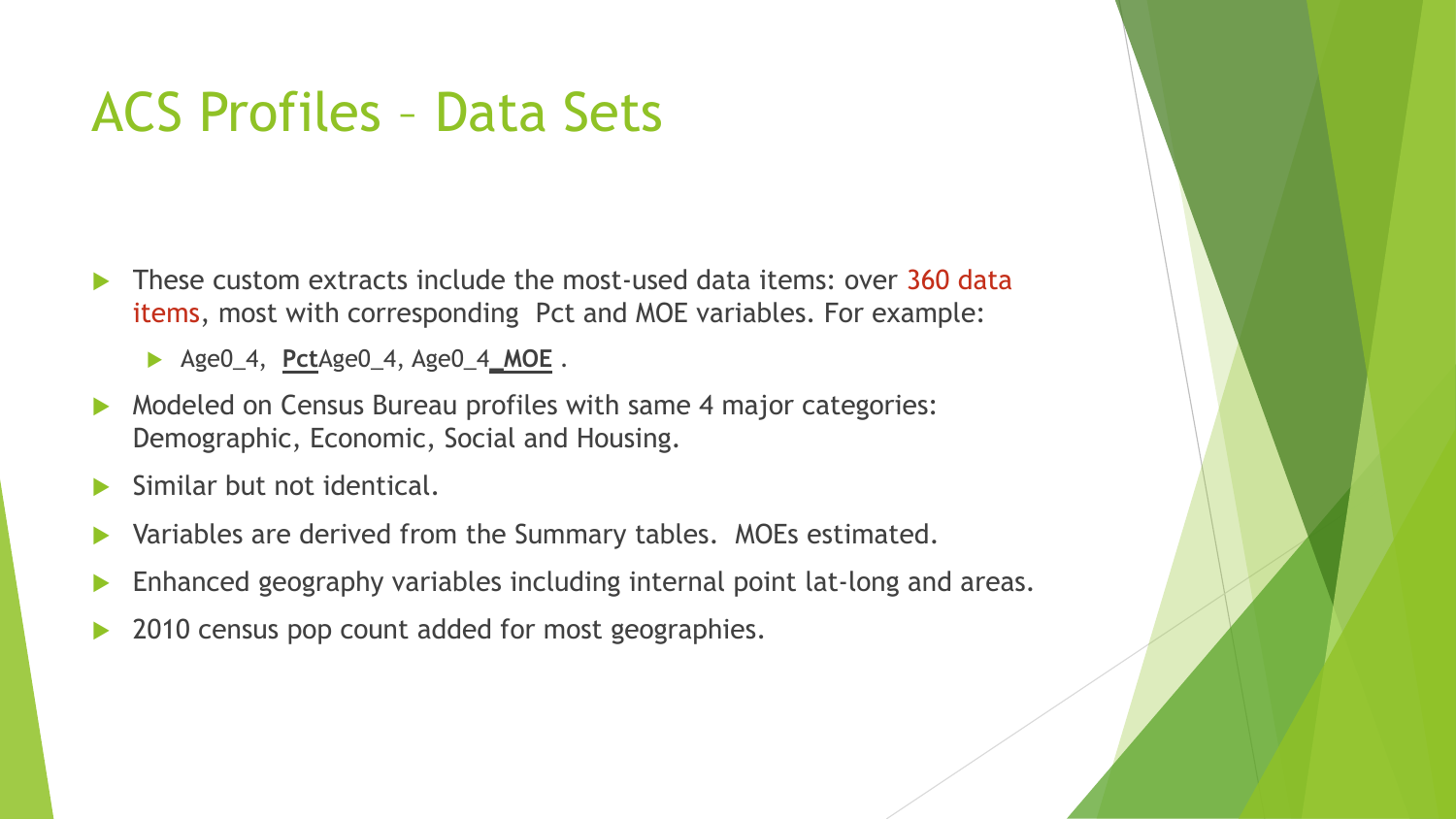## ACS Profiles – The Web App

- **Dynamic web application that accesses the acsprofiles data set(s).**
- Allows you to select and compare up to **four geographic areas** (can be mixed levels) for a single time period (vintage/period).
- Provides access to all available data for the entire U.S. going back to vintage 2005.
- Generated report has many hyperlinks and a critical mouse-over feature to view MOE info.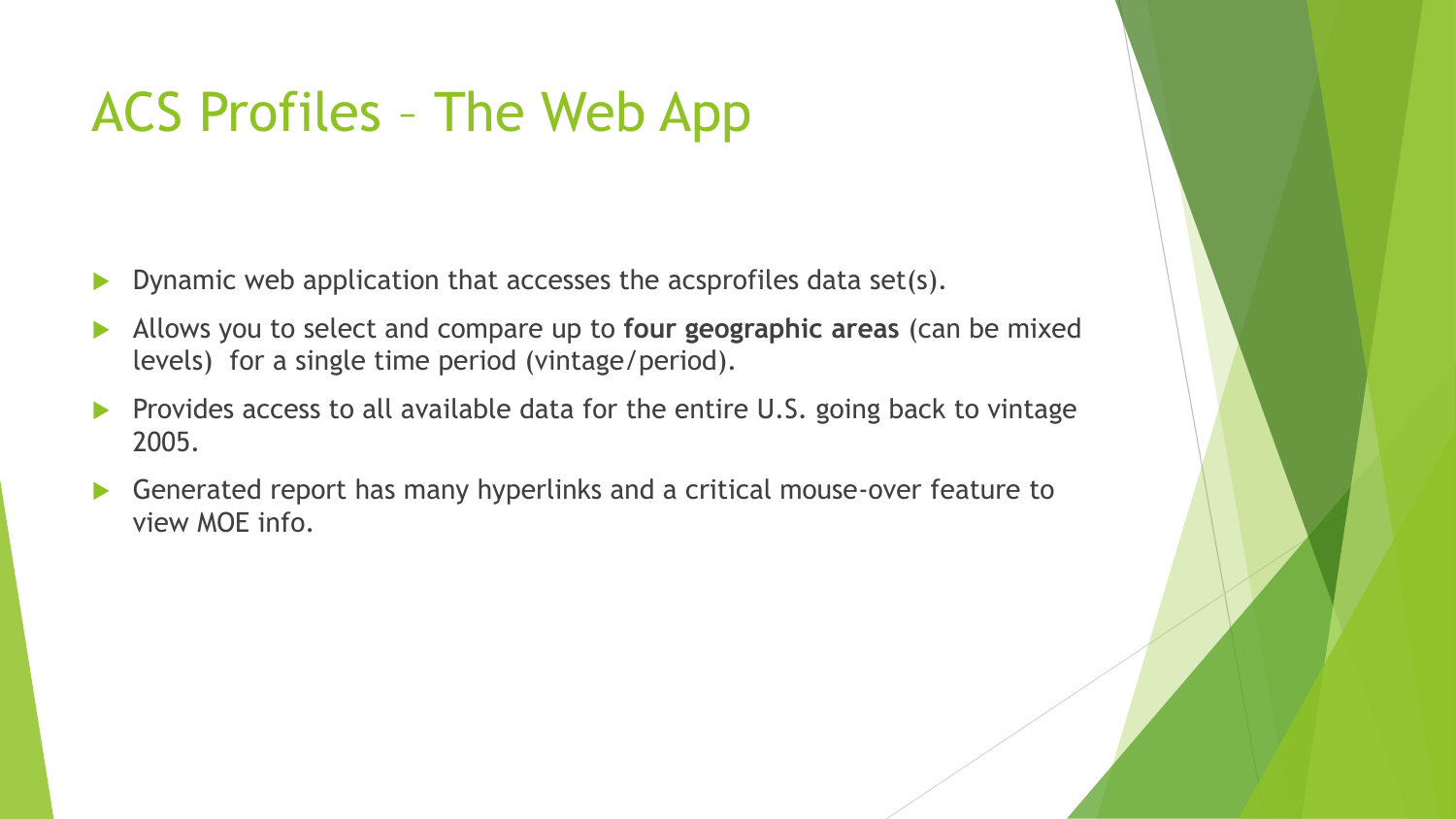#### Access App Via MCDC Home Page First Item in the Quick Links box (upper right)

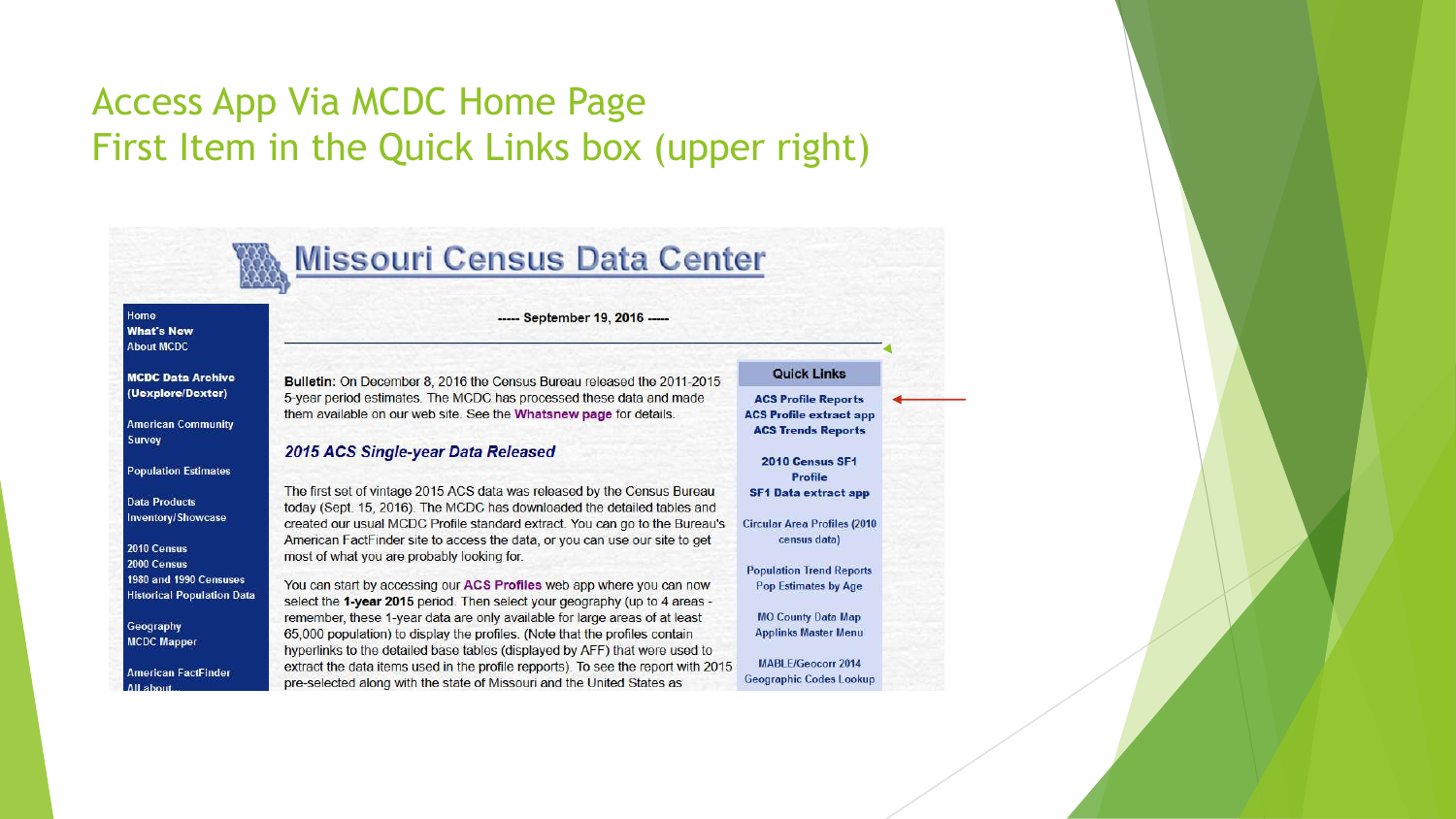#### App Uses Dynamic Menus to Lead User Through Choices – mostly geography. Usage notes are displayed on initial screen.

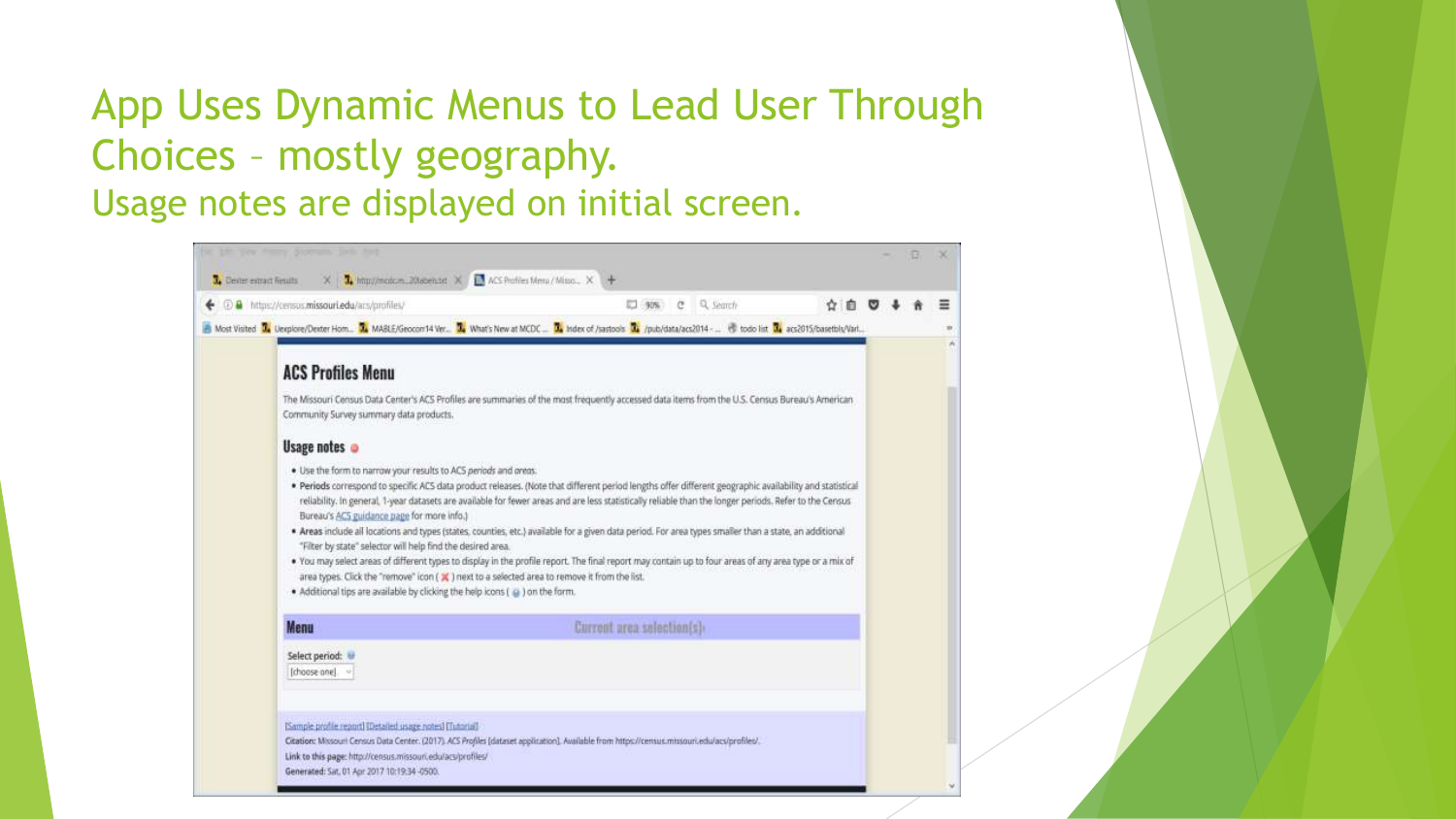#### After selecting 4 geographic areas…

| O a https://census.missouri.edu/acs/profiles/                                                                                                                                                             | Q. Search<br>☆ 自<br>2 90%<br>$\alpha$                                                                                                                                                            |  |  |
|-----------------------------------------------------------------------------------------------------------------------------------------------------------------------------------------------------------|--------------------------------------------------------------------------------------------------------------------------------------------------------------------------------------------------|--|--|
| . Additional tips are available by clicking the help icons ( .) on the form.                                                                                                                              | Most Visited U. Uexplore/Dexter Hom The MABLE/Geocorr14 Ver The What's New at MCDC The Index of /sastools The /pub/data/acs2014 -  6. todo list The acs2015/basetbls/Varl                        |  |  |
| <b>Menu</b>                                                                                                                                                                                               | Current area selection(s):                                                                                                                                                                       |  |  |
| Select period:<br>2015<br>Select area type: 14<br>Nation<br>Include geographic components?<br>No (default) ~<br>Select up to four areas (in all): (or, show a lot of these press)<br><b>United States</b> | Columbia city, Missouri<br>X Boone County, Missouri<br>X Missouri<br><b>X</b> United States<br>Show subjects:<br>Demographic<br>Economic<br>Social<br>Housing                                    |  |  |
| [Sample profile report] (Detailed usage notes) [Tutorial]<br>Link to this page: http://census.missouri.edu/acs/profiles/<br>Generated: Sat, 01 Apr 2017 10:19:34 -0500.                                   | Clear selections & start over<br>Generate report<br>Citation: Missouri Census Data Center. (2017). ACS Profiles (dataset application). Available from https://census.missouri.edu/acs/profiles/. |  |  |

on created by the Office of Social and Fronomic Data Analysis (OSEDA) under contract with the Missouri Census Data Center (MCDC)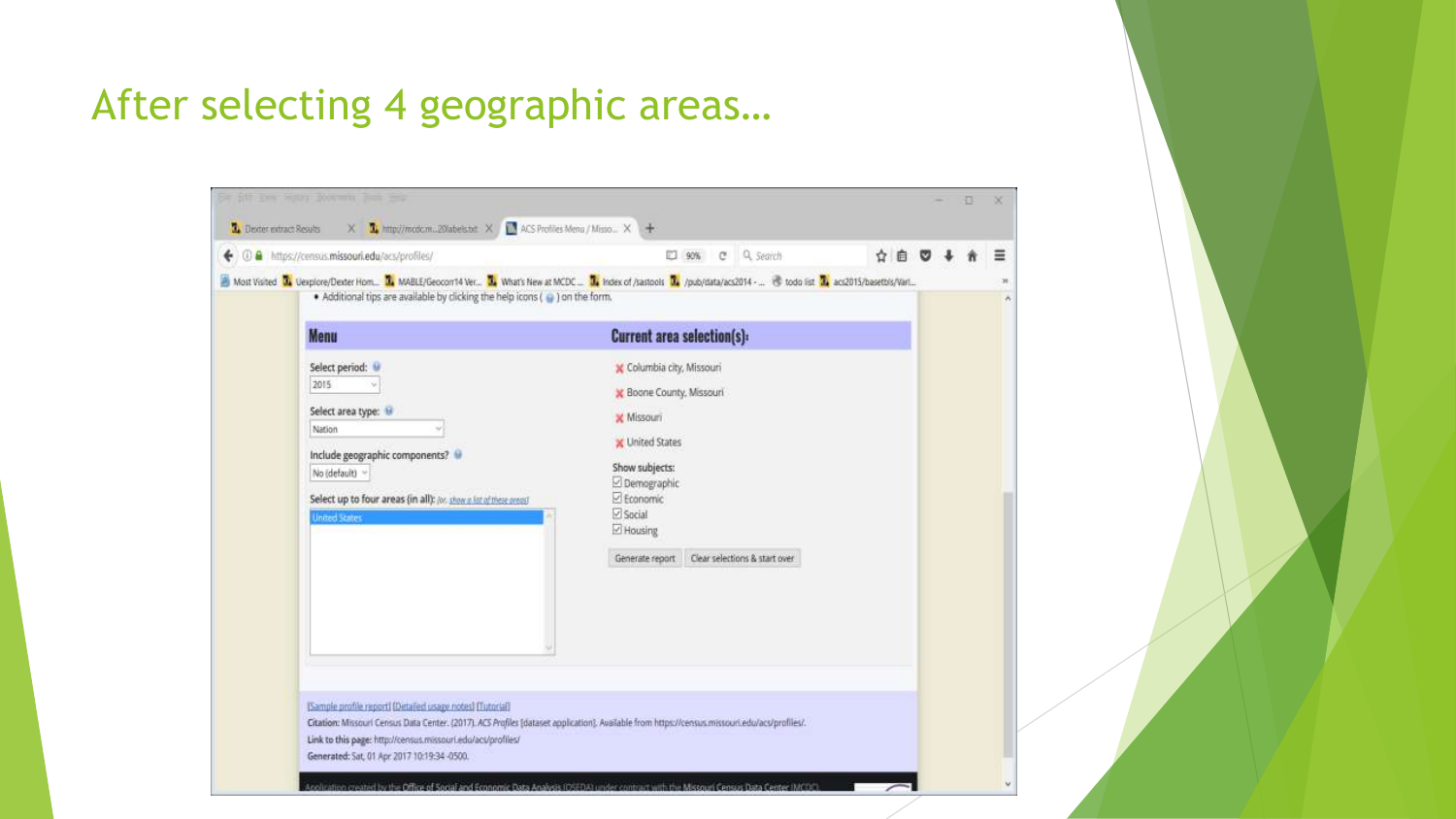#### **MCDC American Community Survey Profiles**



#### ACS Profile Report: 2015 (1-year estimates)

#### For geographies:

Columbia city, Missouri (16000US2915670)

Boone County, Missouri (05000US29019)

Missouri (04000US29)

United States (01000US)

#### **Usage notes**

- . Hover mouse pointer over a value for one second to see MOE/confidence interval info.
- . Relative margins of error are also indicated by number font. BOLD values: RMOE < 15%; NORMAL values: 15% ≤ RMOE < 35%; LIGHT values: RMOE > 35%.
- . Click the calendar icon next to a geography name (above) to see trend data for that area.
- . Click the small chart icon next to a subtitle (below) to view chart(s) of selected data from that table.
- . Click a reference table link to see underlying data (provided by the US Census Bureau's American FactFinder application).

Jump to section: [Demographic] [Economic] [Social] [Housing]

#### **Demographic**

Columbia city. Missouri Boone County. Missouri **United States Missouri** 

### Output – part 1

Note links in geographic section at top.

Usage notes explain the use of fonts and MOEs.

#### Other formats

Export data to Excel PDF version Variable metadata El Extract data via Dexter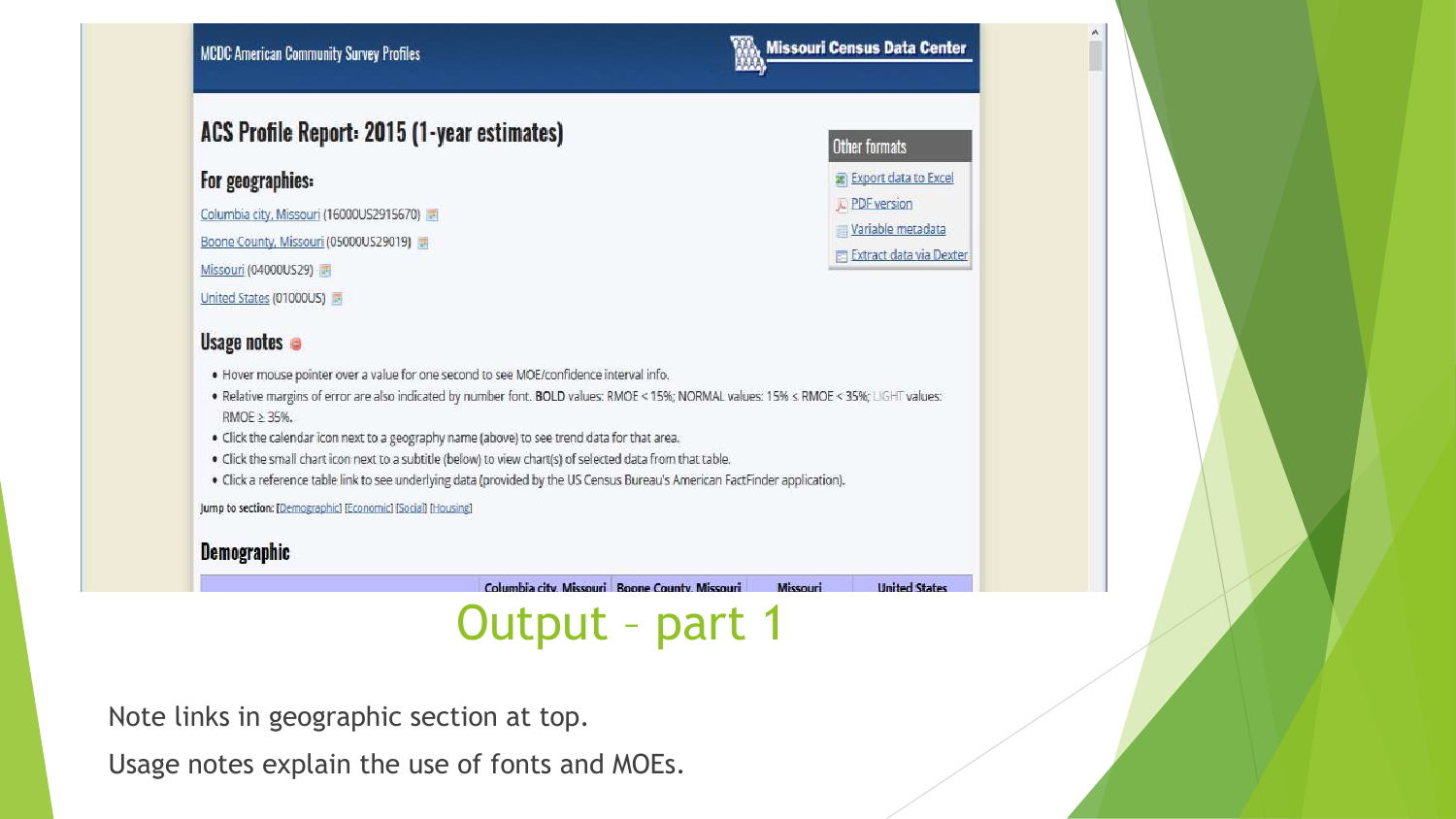|                                                                                                                                                               | Columbia city,<br><b>Missouri</b> |                | <b>Boone County.</b><br><b>Missouri</b> |                | <b>Missouri</b> |      | <b>United States</b> |                |
|---------------------------------------------------------------------------------------------------------------------------------------------------------------|-----------------------------------|----------------|-----------------------------------------|----------------|-----------------|------|----------------------|----------------|
| <b>Subject</b>                                                                                                                                                | <b>Number</b>                     | <b>Percent</b> | <b>Number</b>                           | <b>Percent</b> | Number Percent  |      | <b>Number</b>        | <b>Percent</b> |
| <b>E3. OTHER INCOME MEASURES</b><br>Universe: Various<br>Reference tables: B19301 B11010 B19202 B19214 B11001 B19325 B20017                                   |                                   |                |                                         |                |                 |      |                      |                |
| Per-capita income                                                                                                                                             | \$25,995                          |                | \$26,609                                |                | \$27,384        |      | \$29,979             |                |
| Nonfamily households                                                                                                                                          | 24.683                            | 53.2           | 32.053                                  | 46.4           | 854.881         | 36.0 | 40,677,496           | 34.4           |
| Median nonfamily income                                                                                                                                       | \$24.970                          |                | \$28,222                                |                | \$30,092        |      | \$33,617             |                |
| Mean nonfamily income                                                                                                                                         | \$39,239                          |                | \$41,628                                |                | \$42,538        |      | \$49,834             |                |
| All full-time workers                                                                                                                                         | 40,189                            |                | 60.294                                  |                | 2,062,094       |      | 106,358,684          |                |
| All male full-time workers                                                                                                                                    | 21,537                            | 53.6           | 32,020                                  | 53.1           | 1.146.474       | 55.6 | 61,032,256           | 57.4           |
| All female full-time workers                                                                                                                                  | 18,652                            | 46.4           | 28,274                                  | 46.9           | 915,620         | 44.4 | 45,326,428           | 42.6           |
| Median earnings for workers                                                                                                                                   | \$24,998                          |                | \$27,552                                |                | \$30,139        |      | \$31,394             |                |
| Median earnings for male full-time, year-round workers                                                                                                        | \$41,265                          |                | \$42.334                                |                | \$45.897        |      | \$49.938             |                |
| Median earnings for female full-time, year-round workers                                                                                                      | \$37,886                          |                | \$37,809                                |                | \$35.759        |      | \$39,940             |                |
| E4. POVERTY STATUS OVER THE LAST 12 MONTHS<br>Universe: Persons for whom poverty status is determined<br>Reference tables: 817001 817021 817010 817007 C17002 |                                   |                |                                         |                |                 |      |                      |                |
| Persons for whom poverty status is determined                                                                                                                 | 110,123                           |                | 165.818                                 |                | 5,901,967       |      | 313,476,416          |                |
| Persons below poverty                                                                                                                                         | 27,040                            | 24.6           | 30,604                                  | 18.5           | 875,495         | 14.8 | 46,153,076           | 14.7           |
| Persons under 18 for whom poverty status is determined                                                                                                        | 21,519                            |                | 35,592                                  |                | 1,362,918       |      | 72,454,786           |                |
| Persons under 18 in poverty                                                                                                                                   | 3.304                             | 15.4           | 3.718                                   | 10.4           | 275,711         | 20.2 | 15,000,273           | 20.7           |

#### Sample section of report

With over 350 data lines plus headers, universes, and reference table links it is a lengthy report. The pdf version is 16 pages.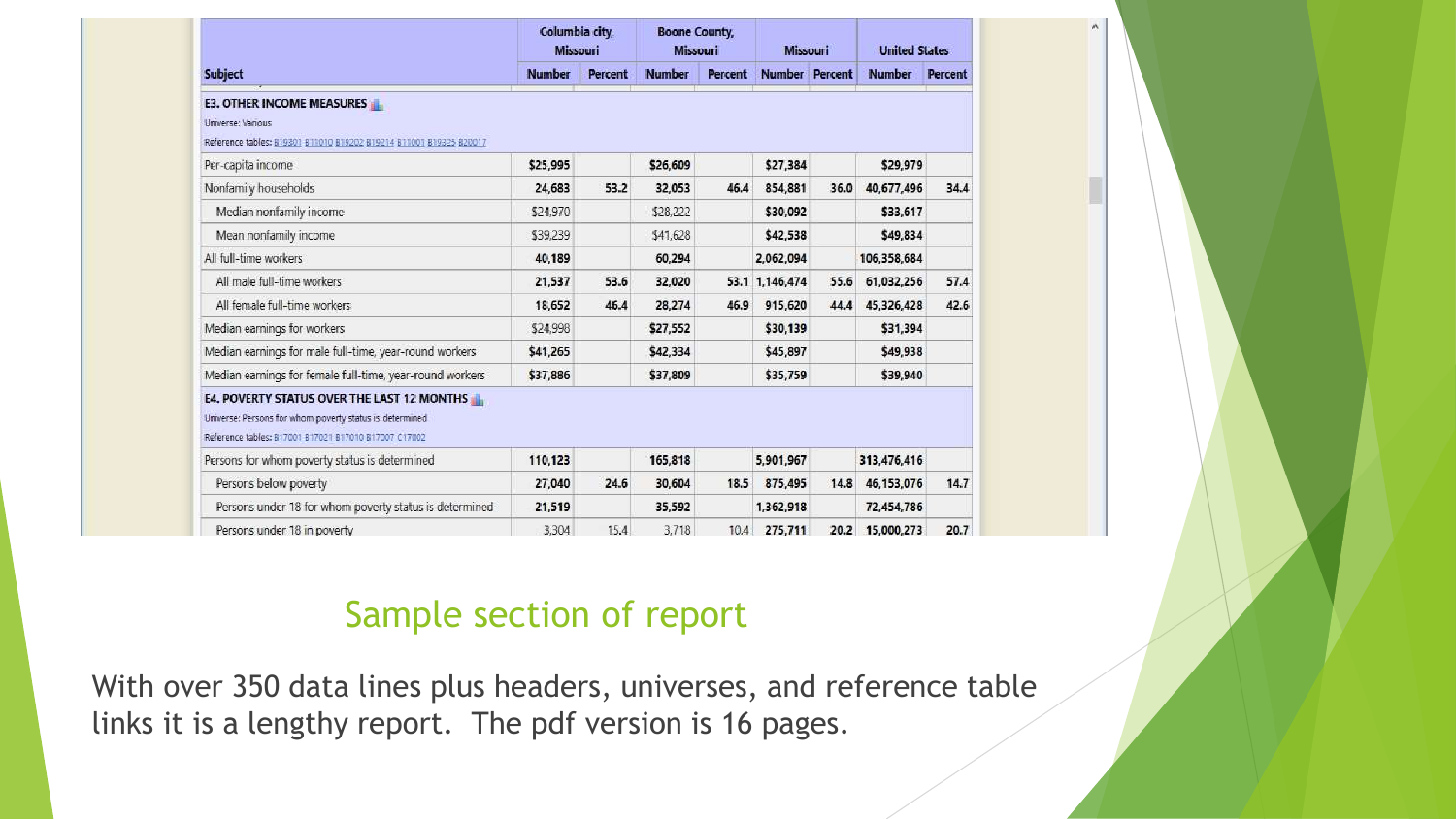### ACS Profiles Features

- $\blacktriangleright$  Standard user friendly interface.
- Allows selecting single time period and geographic areas (up to 4 mix and match).
- ▶ User can specify which of the 4 major categories they want to see. (DESH)
- Detailed Usage Notes and Online tutorials walk the user through the interface.
- **Profile reports are organized into over 40 "tables" (subject areas).**
- Most tables have links to graphics (charts) related to the data.
- There are also links to allow display of Summary tables relevant to the table. (Links to AFF for these table displays)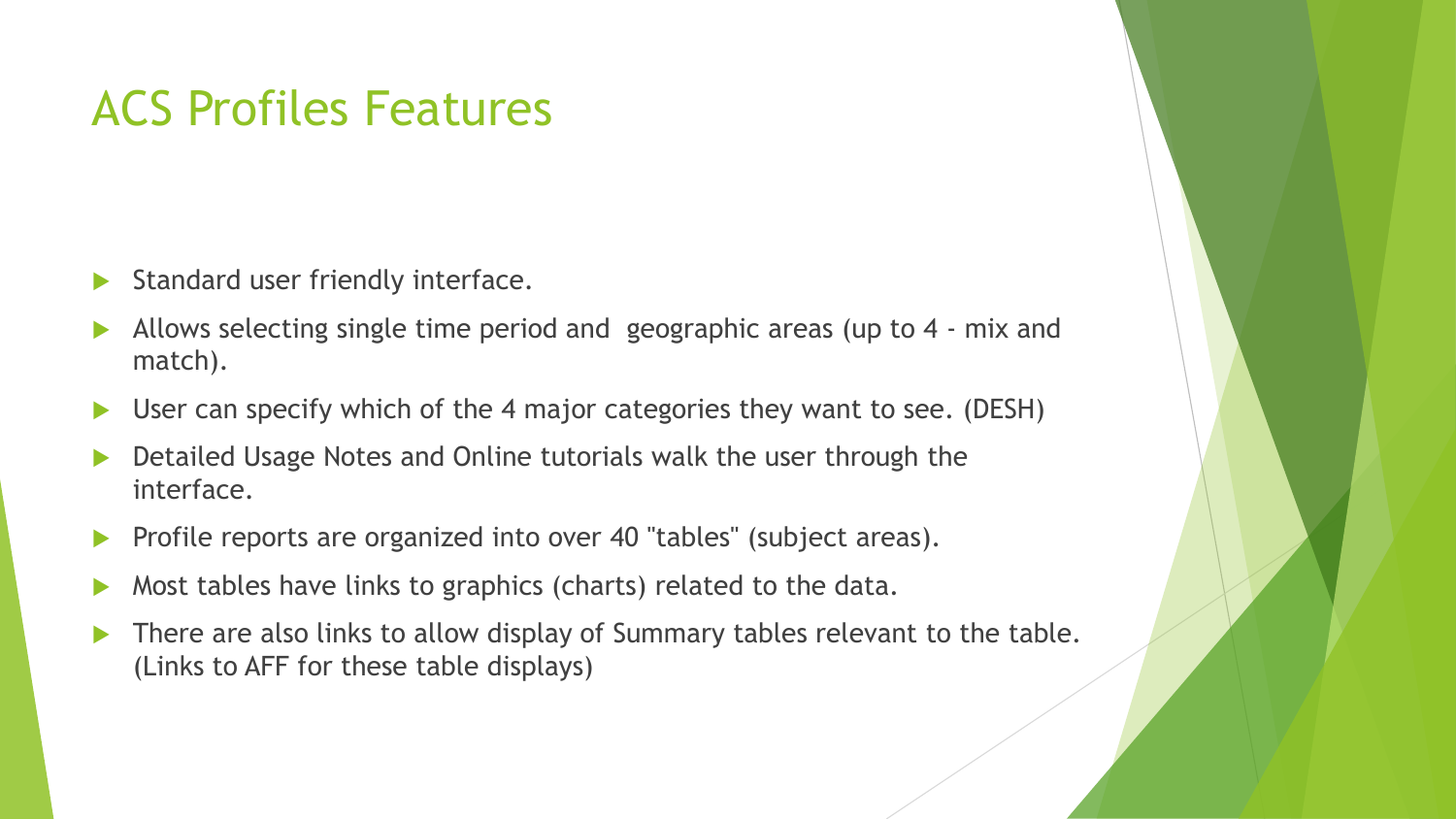## Result of clicking table C17002 link

| the gast from copiers goodmarks, book twen                                                                                                                           |               | $\Box$                                  |
|----------------------------------------------------------------------------------------------------------------------------------------------------------------------|---------------|-----------------------------------------|
| X 3 http://mcdc.m20iabels.bd X 3 4CS Profile Report: 2015 / X 4 American FactFinder - Res., X +<br>Device intract Results                                            |               |                                         |
| ← © ● https://factfinder.census.gov/faces/tableservices/jsf/pages/productview.xhtml?src=bkmk                                                                         | C Q Search    | ✿<br>自                                  |
| 2 Most Visited Us Uexplore/Dexter Hom Us MABLE/Geocom14 Ver Us What's New at MCDC Us Index of /sastools Us /pub/data/acs2014 - c foodo list Us acs2015/basetbls/Verl |               |                                         |
| Advanced Search - Search all data in American FactFinder                                                                                                             |               |                                         |
| Advanced Search 2 Table Viewer                                                                                                                                       | Result 1 of 1 | <b>VIEW ALL AS POP</b>                  |
|                                                                                                                                                                      |               |                                         |
| C17002<br>RATIO OF INCOME TO POVERTY LEVEL IN THE PAST 12 MONTHS.                                                                                                    |               |                                         |
| Universe: Population for whom poverty status is determined<br>2015 American Community Survey 1-Year Estimates                                                        |               |                                         |
|                                                                                                                                                                      |               |                                         |
| Table View                                                                                                                                                           |               | 4 BACK TO ADVANCED SEARCH               |
| Str Add/Remove Geographies   Bookmark/Save   Print   Download   Create a Map<br>Actions: Modify Table                                                                |               |                                         |
|                                                                                                                                                                      |               | View Geography Notes   Wiew Table Notes |
|                                                                                                                                                                      |               |                                         |

Athough the American Community Survey (ACS) produces population, demographic and housing unit estimates, it is the Census Bureau's Population Estimates Program that produces and disseminates the official estimates of the population for the nation, states, counties, cities and towns and estimates of housing units for states and counties.

| Versions of this             |   |               |             | United States   |           | Missouri                 |         | Boone County, Missouri                            |         | Columbia city, Missouri |
|------------------------------|---|---------------|-------------|-----------------|-----------|--------------------------|---------|---------------------------------------------------|---------|-------------------------|
| table are available          |   |               | Estimate    | Margin of Error |           | Estimate Margin of Error |         | Estimate Margin of Error Estimate Margin of Error |         |                         |
| for the following            | 8 | Total:        | 313,476,400 | $+7-22.840$     | 5,901,967 | $+1.3,392$               | 165,818 | $+1.472$                                          | 110,123 | $+1.1,492$              |
| years.                       | 영 | Under 50      | 20.441.866  | 47-156,191      | 378,734   | +/-14.791                | 19,235  | $41 - 2846$                                       | 17,698  | $41 - 2.922$            |
| $2015$ $\triangleright$      |   | 50 to 99      | 25.711,211  | +/-184.671      | 496.761   | $+1-17,942$              | 11,369  | $+12.348$                                         | 9.342   | $+1.2,034$              |
| 2014                         |   | 1.00 to 1.24  | 14.398.942  | +/-131,291      | 267,295   | +/-13.811                | 3.745   | $+1.1,430$                                        | 3,339   | $+4-1,357$              |
| 2013                         |   | 1 25 to 1 49  | 14.376.827  | +/-118,826      | 263,771   | $+1.14,767$              | 6.203   | $+1.1.744$                                        | 2929    | $+7.1.017$              |
| 2012                         |   | 1.50 to 1.84  | 20,281,008  | +1-142.603      | 407,832   | $+1.16.770$              | 8.798   | $+2.423$                                          | 4.693   | $+1.1,640$              |
| 2011                         |   | 1:85 to 1.99  | 8.238.442   | $+1.80.426$     | 166,768   | +1-10.063                | 3.959   | $+1.1.847$                                        | 1.130   | +1-563                  |
| 2010                         |   | 2.00 and over | 210 027 204 | +/-369.096      | 3,920,006 | $+1.25.262$              | 112,519 | $+5.401$                                          | 70,992  | $+64,604$               |
| 2009<br>2008<br>2007<br>2005 |   |               |             |                 |           |                          |         |                                                   |         |                         |

Source: U.S. Census Bureau, 2015 American Community Survey 1-Year Estimates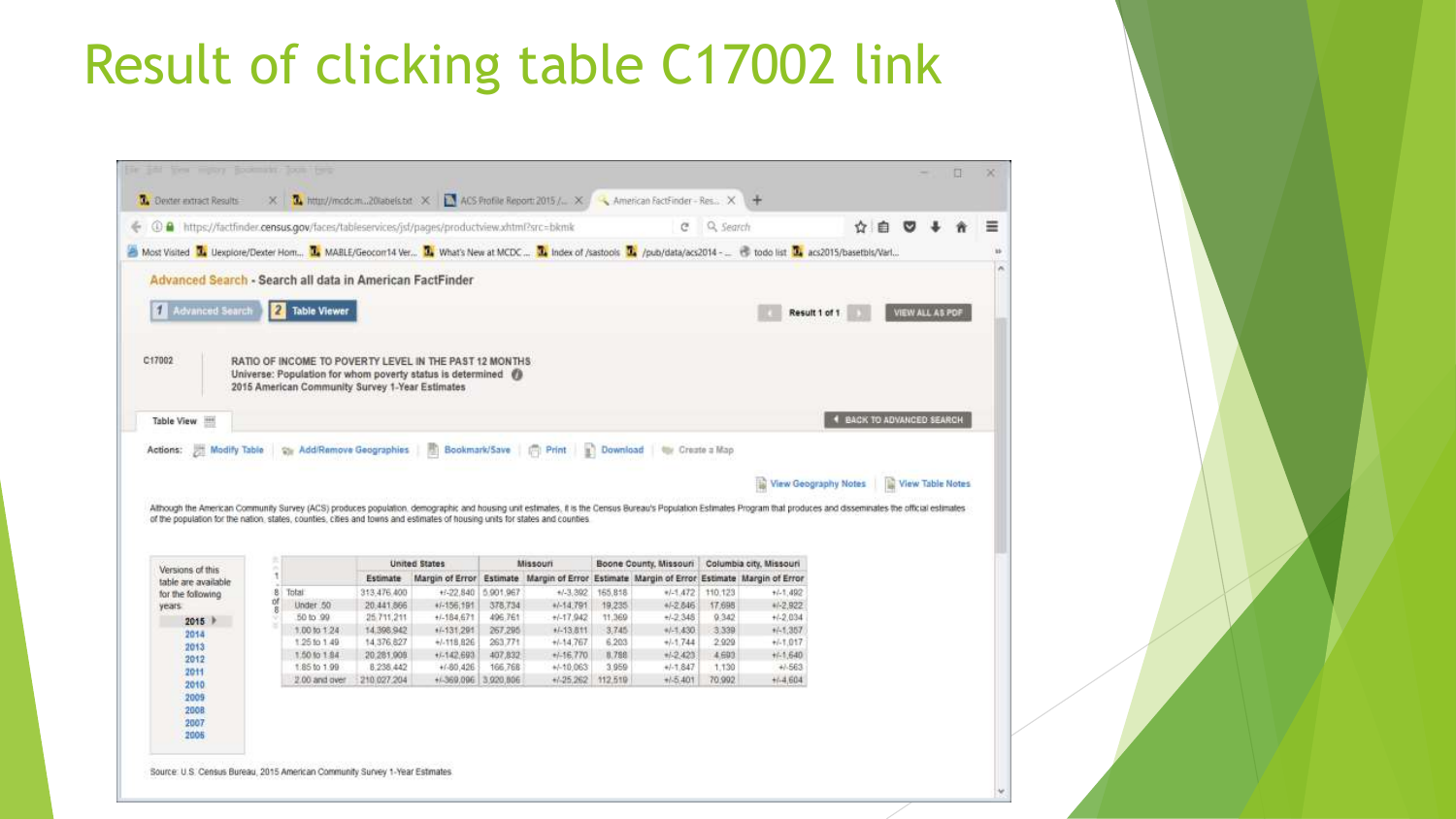## ACS Profiles Features (continued)

- Data cells are displayed in one of 3 fonts to indicate margin of error categories. Bold for reliable, barely visible light gray for cells with relative MOE's of 35% of more.
- Margin-of-error intervals (including relative MOEs) can be viewed by hovering the mouse over a cell.
- **Links allow converting the output to pdf and Excel formats.**
- A link is provided for Dexter to access the dataset used as source of the report.
- Links are provided for each geographic area to see a corresponding ACS Trends report for that area (single-year data).
- A metadata link shows the formulas used to derive each variable (based on summary table cells). A "Universe" column indicates denominator for the Percent value.
- Does not allow selecting Block Groups.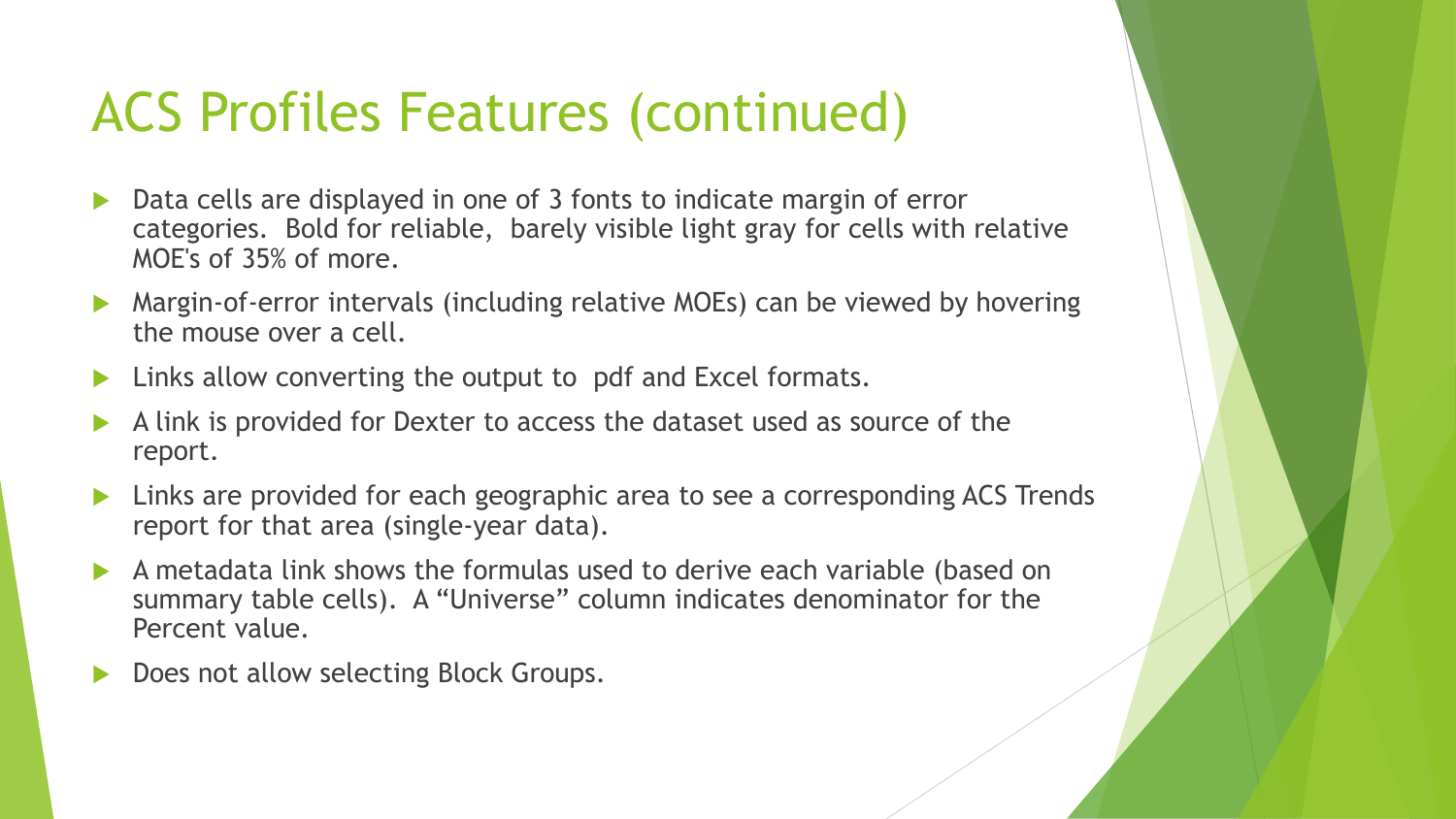## ACS Trends Report

- **Format and data very similar to ACS Profiles reports.**
- Instead of up to 4 geographic areas for one point in time you get data for a single geographic area for two selected (non-overlapping) time periods.
- Link to this app is in the *Quick Links* box. Also linked to from the geographic header section of companion ACS Profiles report.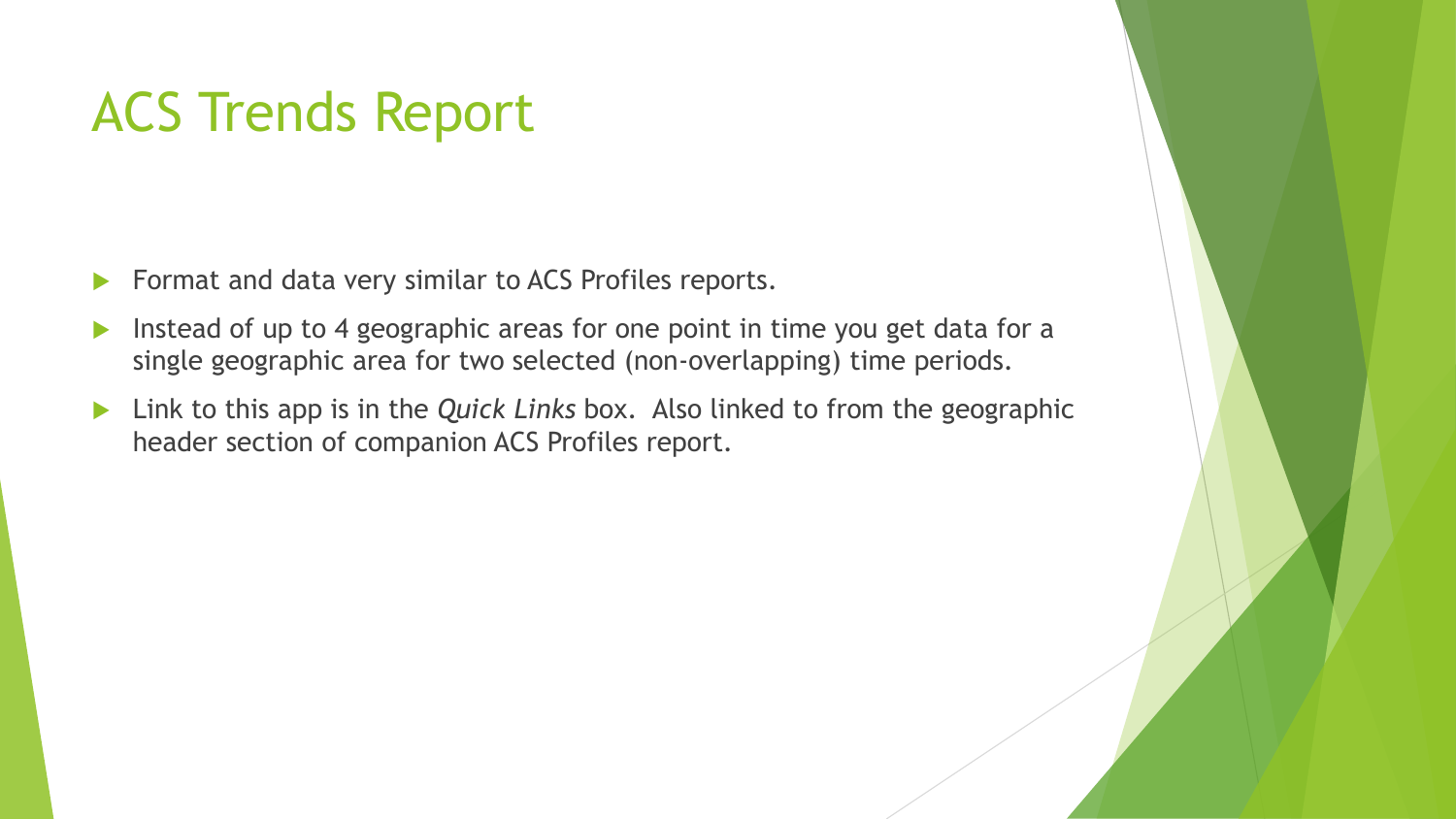## Sample ACS Trend Report

| <b>MCDC American Community Survey Profiles</b>                                                                                                                                                              |                                                                                                                                        |         |               |         | <b>Missouri Census Data Center</b> |         |
|-------------------------------------------------------------------------------------------------------------------------------------------------------------------------------------------------------------|----------------------------------------------------------------------------------------------------------------------------------------|---------|---------------|---------|------------------------------------|---------|
| ACS Trend Report: Virginia (04000US51)                                                                                                                                                                      |                                                                                                                                        |         |               |         | Other formats                      |         |
| <b>Usage notes</b>                                                                                                                                                                                          |                                                                                                                                        |         |               |         | Export data to Excel               |         |
|                                                                                                                                                                                                             | . Margins of error are also indicated by number font. BOLD values: MOE < 15%; NORMAL values: 15% ≤ MOE < 35%; LIGHT values: MOE ≥ 35%. |         |               |         |                                    |         |
| · Click the small chart icon next to a subtitle (below) to view chart(s) of selected data from that table.<br>· If the items in the Change column are in BOLD, the difference is statistically significant. |                                                                                                                                        |         |               |         |                                    |         |
|                                                                                                                                                                                                             | 2015                                                                                                                                   |         | 2011          |         | Change                             |         |
|                                                                                                                                                                                                             | <b>Number</b>                                                                                                                          | Percent | <b>Number</b> | Percent | <b>Number</b>                      | Percent |
|                                                                                                                                                                                                             |                                                                                                                                        |         |               |         |                                    |         |
|                                                                                                                                                                                                             | 8,382,993                                                                                                                              |         | 8,096,604     |         | 286,389                            | 3.54    |
| Jump to section: [Demographic] [Economic]<br><b>Demographic</b><br>Subject<br><b>D1. AGE</b><br>Universe: Total population<br>Total population<br>Under 5 years                                             | 510,917                                                                                                                                | 6.1     | 508,416       | 6.3     | 2,501                              | 0.49    |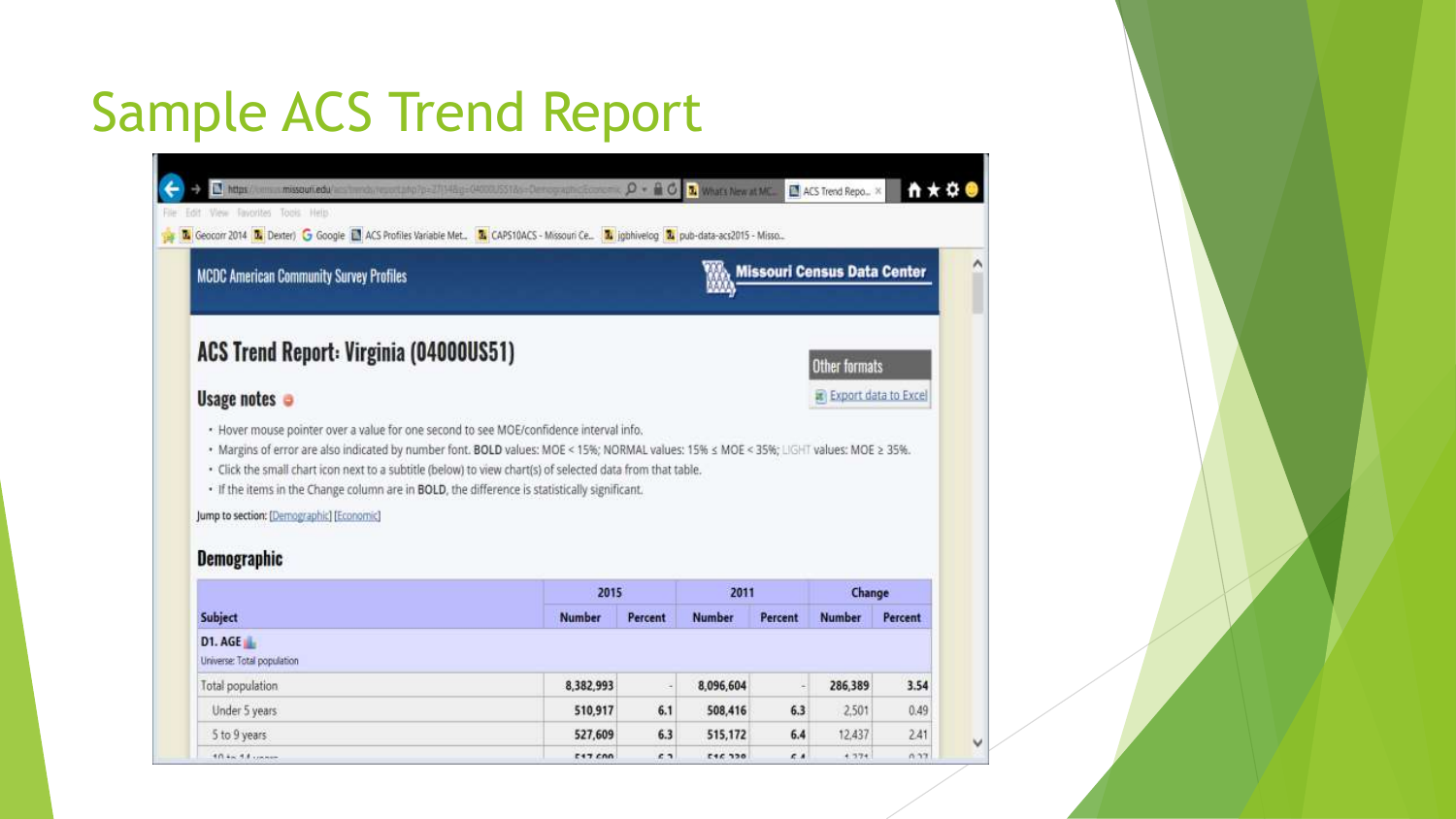## ACS Profiles Extract Assistant

- This web app is for when you want access to (all or selected) ACS Profiles data for many geographic areas.
- ▶ E.g. all counties in the U.S. or all census tracts in Virginia or all block groups in Montana.
- ▶ User friendly front end lets you choose geographic level(s), geographic universe (nation, state or counties), and which of the 40 subject tables.
- ▶ The good/bad news is that it takes you to Dexter to complete the extract.
- ▶ Online video tutorial is linked to.
- Note "old style" page.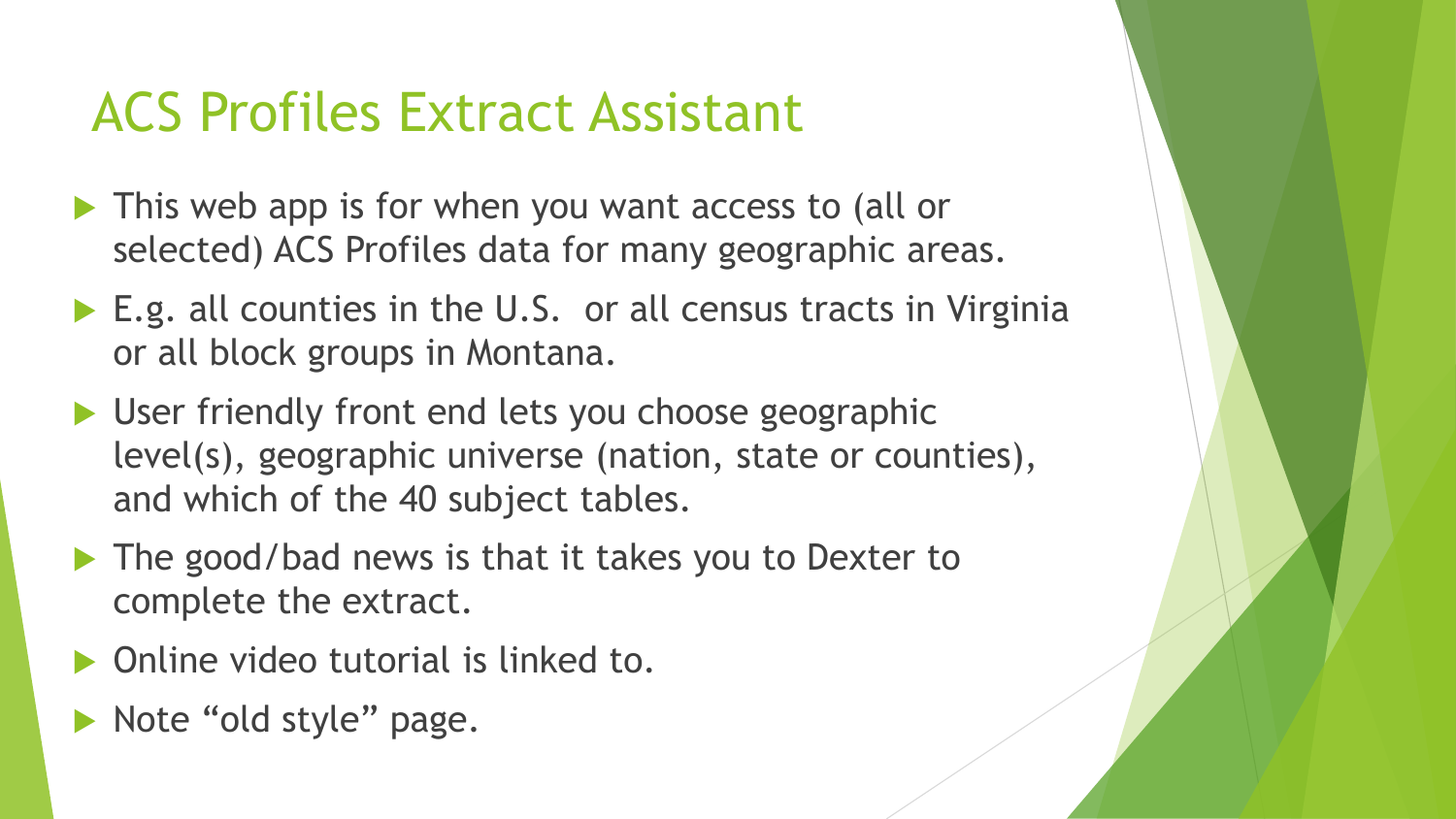#### The Extract Assistant Page (top)

| Erit yew History Excernance Room Help                                                                                                                             |                                                                                                                                                                                                                           |        | 0 | × |
|-------------------------------------------------------------------------------------------------------------------------------------------------------------------|---------------------------------------------------------------------------------------------------------------------------------------------------------------------------------------------------------------------------|--------|---|---|
| SAS Output                                                                                                                                                        | X   La http://medic.m 20labels.bd X   MCS Profile Report: 2015 / X   La ACS Profiles Standard Extr X   +                                                                                                                  |        |   |   |
| ← ① mcdc.missouri.edu/cgi-bin/broker? PROGRAM=websas.acsmcdcprofiles_extract_menu.sas&_SERVICE=ap; E2 @ Q Search                                                  |                                                                                                                                                                                                                           | ☆自     |   |   |
|                                                                                                                                                                   | A Most Visited 0, Uexplore/Dexter Hom D. MABLE/Geocorr14 Ver D. Index of /sastools D. /pub/data/acs2014 -  @ todo list D. acs2015/basetbls/Varl D. kidscnt master variabl                                                 |        |   |   |
|                                                                                                                                                                   | <b>Missouri Census Data Center</b><br><b>American Community Survey Standard Profile Extract Assistant</b>                                                                                                                 |        |   | ᆾ |
|                                                                                                                                                                   | See the online video-based tutorial regarding this application.                                                                                                                                                           |        |   |   |
| presents you with a custom Dexter query form which you can then submit to get your custom extract.<br>Choose a single State or Nation:<br>Colorado<br>Connecticut | Leave this blank if you want data regardless of county. If you would like to filter your<br>results to keep only geographic entities within a county (or counties) you may do so by<br>choosing it (them) from this list. |        |   |   |
| Delaware<br>District of Columbia<br>Florida<br>Georgia<br>Hawaii                                                                                                  | Missouri<br>$\sim$<br>Adair MO<br>Andrew MO<br>Atchison MO                                                                                                                                                                |        |   |   |
| Idaho<br>Illinois<br>Indiana                                                                                                                                      | Audrain MO<br>Barry MO<br>Barton MO<br>Bates MO                                                                                                                                                                           |        |   |   |
| Iowa<br>Kansas<br>Kentucky<br>Louisiana                                                                                                                           | Benton MO<br><b>Bollinger MO</b><br>Boone MO                                                                                                                                                                              |        |   |   |
| Maine<br>Maryland<br>Massachusetts<br>Michigan                                                                                                                    | Buchanan MO<br>Butler MO<br>Caldwell MO<br>Callaway MO                                                                                                                                                                    |        |   |   |
| Minnesota<br>Mississippi<br>Missouri                                                                                                                              | Camden MO<br>Cape Girardeau MO<br>Carroll MO                                                                                                                                                                              |        |   |   |
| Choose the geographic unit(s) ("summary levels")<br>for which you would like to extract data:                                                                     | Choose one or more variable groups (tables):                                                                                                                                                                              |        |   |   |
|                                                                                                                                                                   | SF1 items added by MCDC                                                                                                                                                                                                   | $\sim$ |   |   |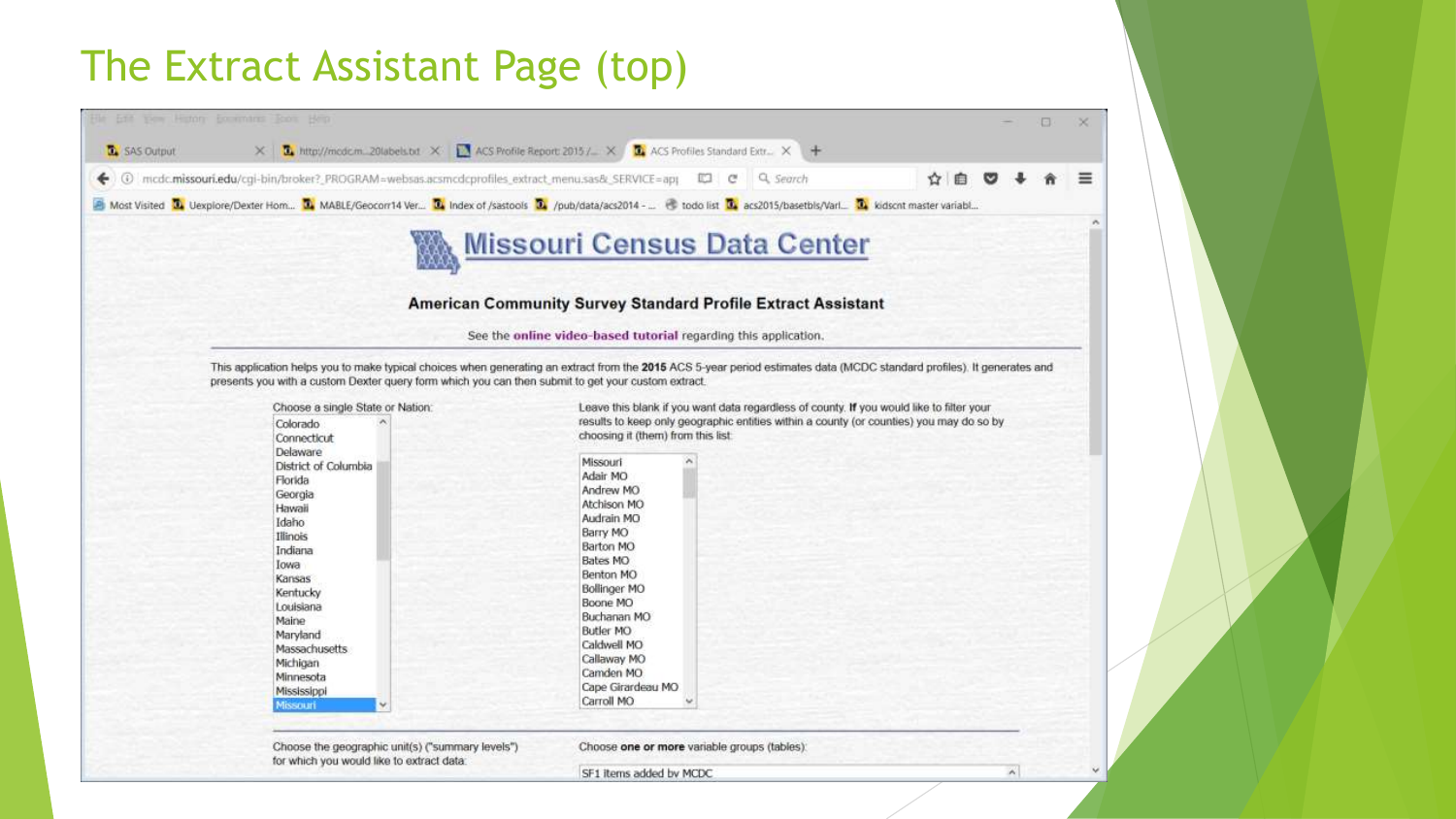### Extract Assistant Page (bottom)

| SAS Output | X TL http://mcdc.m 20labels.bd X TM ACS Profile Report: 2015 / X TL ACS Profiles Standard Extr X +                                                                                  |                                                                                                                                                                           |  |  |
|------------|-------------------------------------------------------------------------------------------------------------------------------------------------------------------------------------|---------------------------------------------------------------------------------------------------------------------------------------------------------------------------|--|--|
|            | 4 The model missouri.edu/cgi-bin/broker? PROGRAM=websas.acsmcdcprofiles_extract_menu.sas&_SERVICE=apt EQ (2)                                                                        | ☆ 自<br>Q Search                                                                                                                                                           |  |  |
|            |                                                                                                                                                                                     | 2 Most Visited 0, Uexplore/Dexter Hom 0, MABLE/Geocorr14 Ver 0, Index of /sastools 0, /pub/data/acs2014 -  6 todo list 0, acs2015/basetbls/Varl 0, kidscnt master variabl |  |  |
|            | <b>THUCHUMPIN</b><br><b>Missouri</b>                                                                                                                                                | Carroll MO                                                                                                                                                                |  |  |
|            | Choose the geographic unit(s) ("summary levels")                                                                                                                                    | Choose one or more variable groups (tables):                                                                                                                              |  |  |
|            | for which you would like to extract data:                                                                                                                                           | SF1 items added by MCDC                                                                                                                                                   |  |  |
|            | Nation (no geographic components) -010<br>Census Region (no geographic components) -020<br>Census Division (no geographic components) -030<br>State (no geographic components) -040 | D1. AGE<br>D2. AGE AND SEX<br>D3. RACE<br>D4. HISPANIC OR LATINO (ANY RACE)                                                                                               |  |  |
|            | County (or equivalent) -050<br>County Subdivision -060                                                                                                                              | E1. HOUSEHOLD INCOME AND BENEFITS(IN 2015 INFLATION-ADJUSTED DOLLARS)<br>E2. FAMILY INCOME AND BENEFITS (IN 2015 INFLATION-ADJUSTED DOLLARS)                              |  |  |
|            | Place-County -155<br>Place -160<br>PUMA (2010 defns) - 795                                                                                                                          | E3. OTHER INCOME MEASURES (IN 2015 INFLATION-ADJUSTED DOLLARS)<br>E4. POVERTY STATUS OVER THE LAST 12 MONTHS<br>E5. EMPLOYMENT STATUS                                     |  |  |
|            | Census Tract -140<br>Block Group -150 **<br>2015 CBSA (Metropolitan/Micropolitan SA) -310<br>2015 CBSA (Metropolitan/Micropolitan SA)-State -311                                    | E6. CHILDREN WITH ALL PARENTS WORKING<br>E7. COMMUTING TO WORK<br>EB. WORKERS BY OCCUPATION<br>E9. WORKERS BY INDUSTRY                                                    |  |  |
|            | 2015 CSA (Combined Statistical Area) -330<br>2015 CSA (Combined Statistical Area)-State -331<br>2015 Metro Division -314                                                            | E10. CLASS OF WORKER<br>E11. INSURANCE COVERAGE<br>S1. HOUSEHOLDS BY TYPE                                                                                                 |  |  |
|            | 2015 Metro Division-State -315<br>2015 NECTA (New England City & Town Area) -350<br>2015 NECTA (New England City & Town Area)-State -351                                            | S2. PERSONS BY HOUSEHOLD TYPE / GROUP QUARTERS<br>S3. RELATIONSHIP<br><b>S4. MARITAL STATUS</b>                                                                           |  |  |
|            | Urban Area (Urban Cluster/Urbanized Area) -400<br>* You can choose only a single Level except you can combine S7. SCHOOL ENROLLMENT                                                 | <b>SS. FERTILITY</b><br>S6. GRANDPARENTS AS CAREGIVERS                                                                                                                    |  |  |
|            | the following:<br>010, 020 and 030<br>040 050                                                                                                                                       | S8. EDUCATIONAL ATTAINMENT<br>S9. VETERAN STATUS                                                                                                                          |  |  |
|            | 155 160<br>310 311 314 315 330 331 350 351                                                                                                                                          | Keep the moe (margin of error) variables for the selected tables.                                                                                                         |  |  |
|            | 950 960 970                                                                                                                                                                         | ** (BG level data for 2015 has a few missing variables). Note: Some variables are not<br>available at the block group level.                                              |  |  |

Run application

 $\ddot{ }$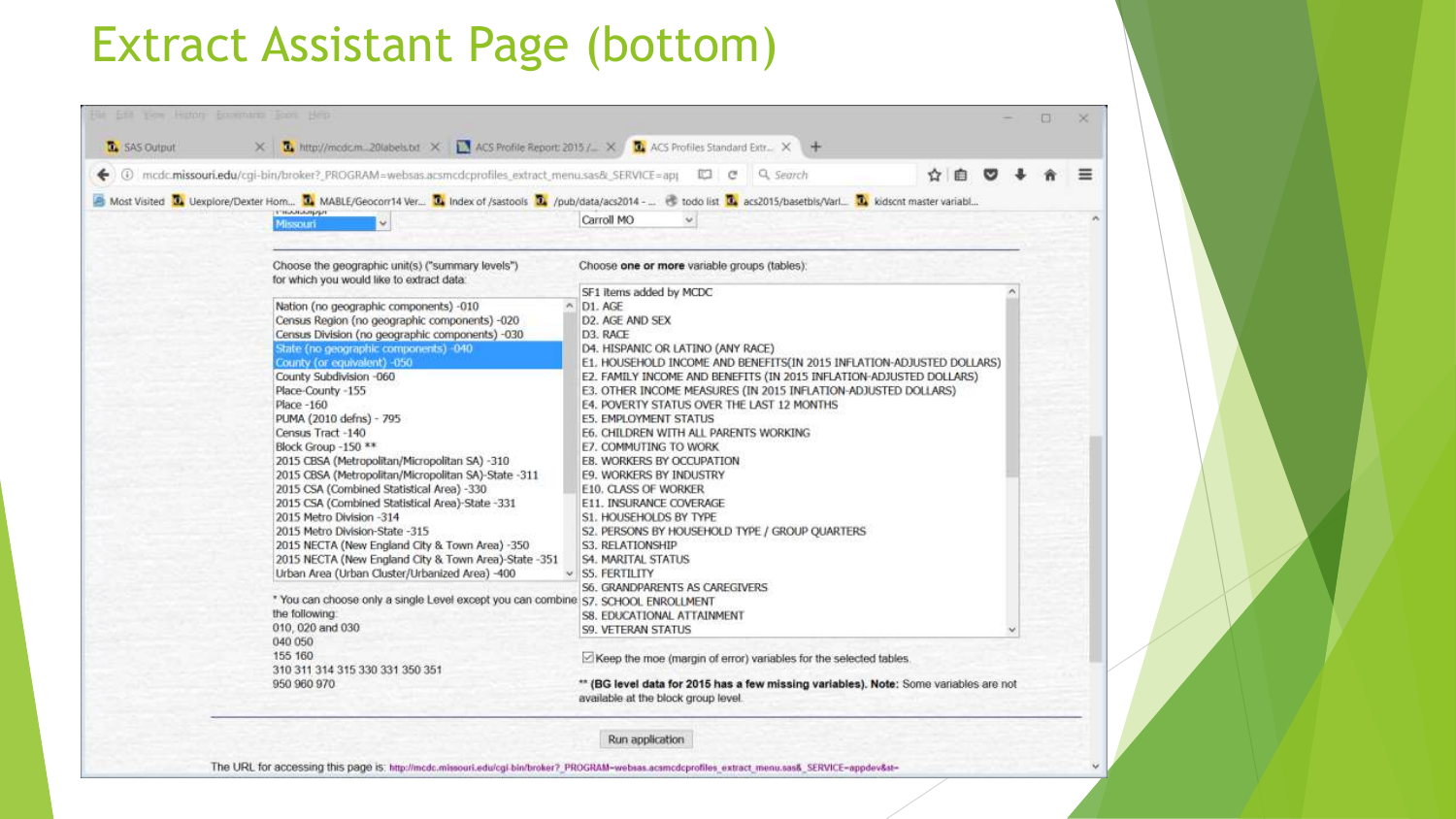### Which takes you to Dexter



**Dexter -- Data Extracter** Dexter Quick Start Guide Section headers are links to the relevant sections of **online help**.

Data Set: /pub/data/acs2015 -

: . rows/observations, 998 columns/variables (appx)

See detailed metadata for this dataset.

|  |  |  | Rankster option: Not interested |
|--|--|--|---------------------------------|
|--|--|--|---------------------------------|

-or- skip dexter and go straight to rankster

 $\checkmark$ 

Quick Look

#### I. Choose Output Format(s)

- · Delimited File: Comma ("csv") OTab-delimited Onone
- O none (Not recommended for over 30 variables) O Plain text O PDF OHTML • Listing/Report:
- · Database File: ODBF OSAS dataset (Windows)  $\bullet$  none

Check here  $\Box$  if requesting only a report in plain text or html format that you want piped directly to your browser.

usstcnty5yr

#### II. Choose rows (observations) to keep by specifying a filter.

| <b>Variable/Column</b>            | <b>Operator</b>                          |    | <b>Value</b> |
|-----------------------------------|------------------------------------------|----|--------------|
| SumLev - Geographic Summary Level | $\vee$ In List (Separate items with :)   |    | 040:050      |
|                                   | $\bullet$ And $\circ$ Or $\circ$ And Not |    |              |
| State                             | $\vee$   In List (Separate items with :) | 29 |              |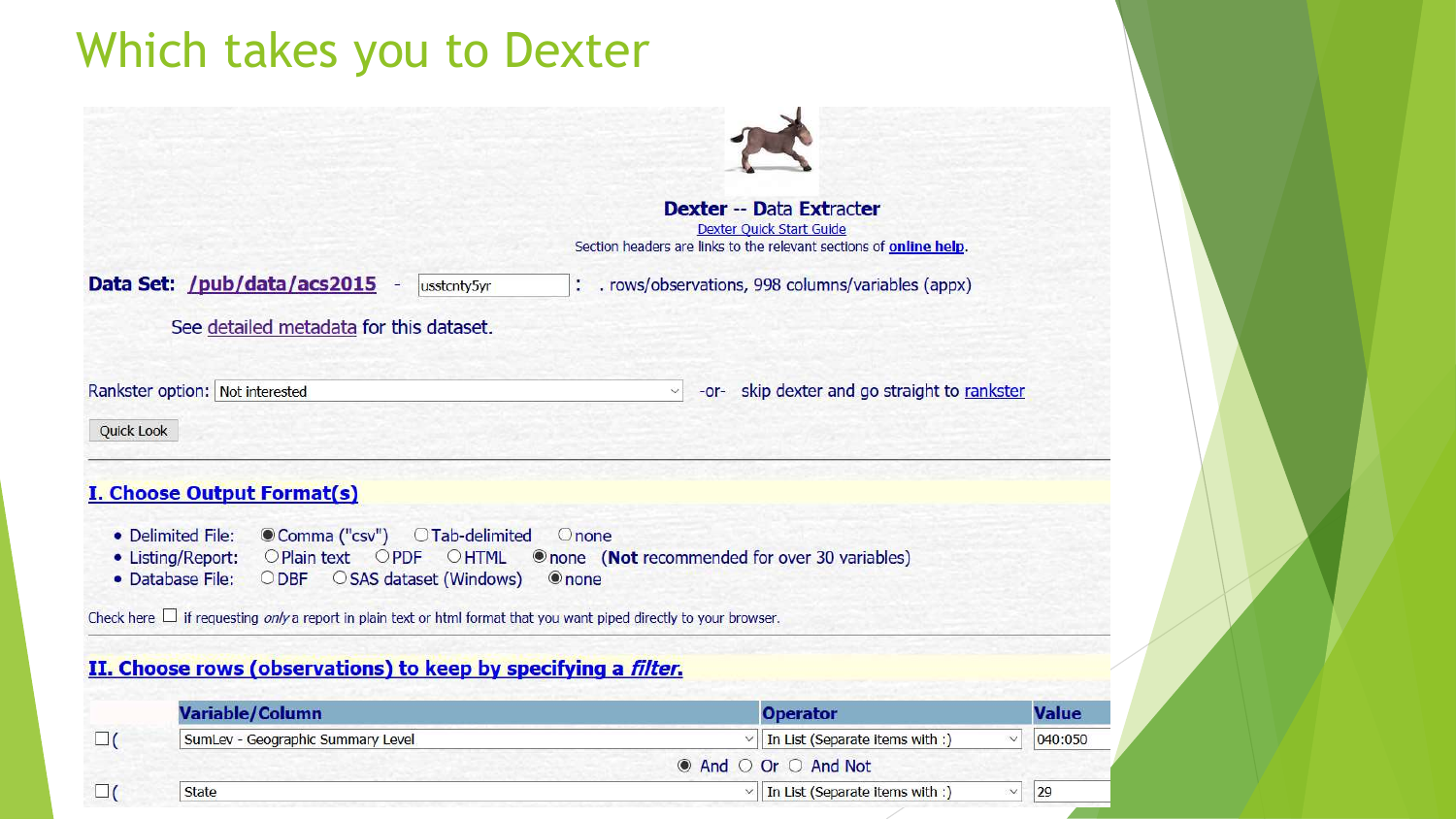## CAPS ACS Reports

- Circular Area Profiling System.
- There is actually a family of CAPS apps that generate data for n-mile circular areas for various sets of data (2000 STF3, 2010 STF1, ACS latest vintage 5-year estimates). The apps link to one another. A [capsindex](http://mcdc.missouri.edu/websas/capsindex.shtml) page lets you choose.
- User enters a site (lat-long coordinates & optional name) & a list of (up to 5) radii.
- A link to **google maps** makes it easy to get coordinates based on a street address.
- Output is a set of reports (one for each radius specified) that contain the same basic data that you see from our **ACS Profiles** app but now aggregated to approximate a circular area.
- *Format* of the report(s) is different from **ACS Profiles** output (no frills here) but it's the same data. (Currently estimates only, no MOEs)
- Uses the latest available 5-year period estimates. ACS data at the census tract or block group level is aggregated to estimate the circular area.
- Not recommended for radii of less than 3 miles. (But that doesn't stop anyone)
- The latest (beta) version uses a new algorithm to enhance the way we include or exclude a tract/BG from the aggregation. Uses "BBIA"="Block-based Inclusion Algorithm".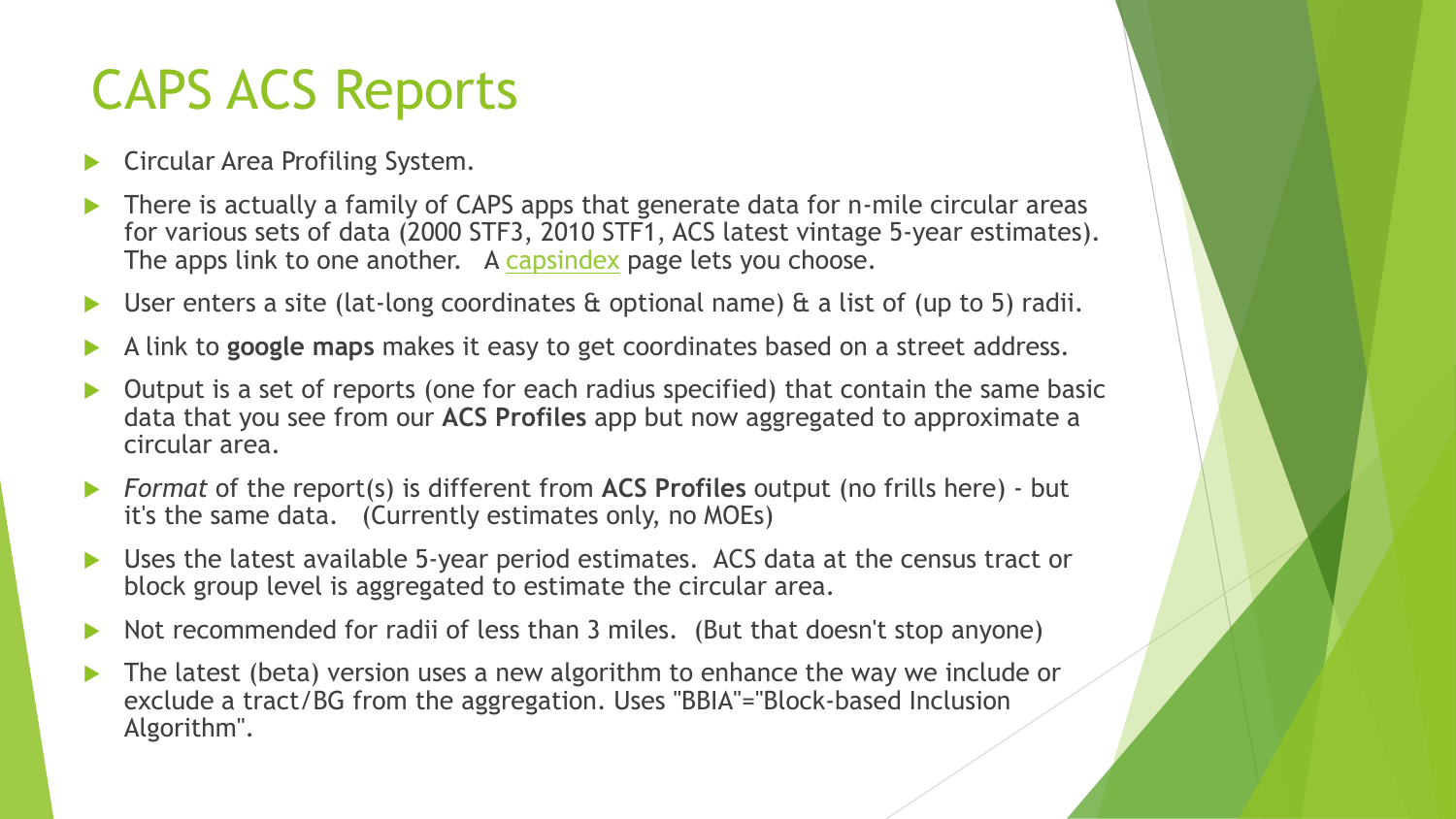## ALPS and CAPS

- This is of interest to users who want to see a lot (i.e. thousands) of circular areas profiled.
- The Address List Processing System (ALPS) provides processing of files with street addresses and/or latitude-longitude coordinates.
- We do not allow users on our web site to run more than 500 CAPS runs in a day (we add them to a deny-service list).
- ALPS products are created by MCDC/OSEDA staff for customers on a fee basis.
- For example, \$310 for a file with 5000 locations .
- A typical CAPS with ACS data run via the web takes about 2 or 3 seconds to complete.
- Using an enhanced batch-based algorithm for handling large number of points we have found that we can process about 160 locations per second (!) This is with the enhanced BBIA algorithm.
- ALPS needs to be automated and marketed and cost less.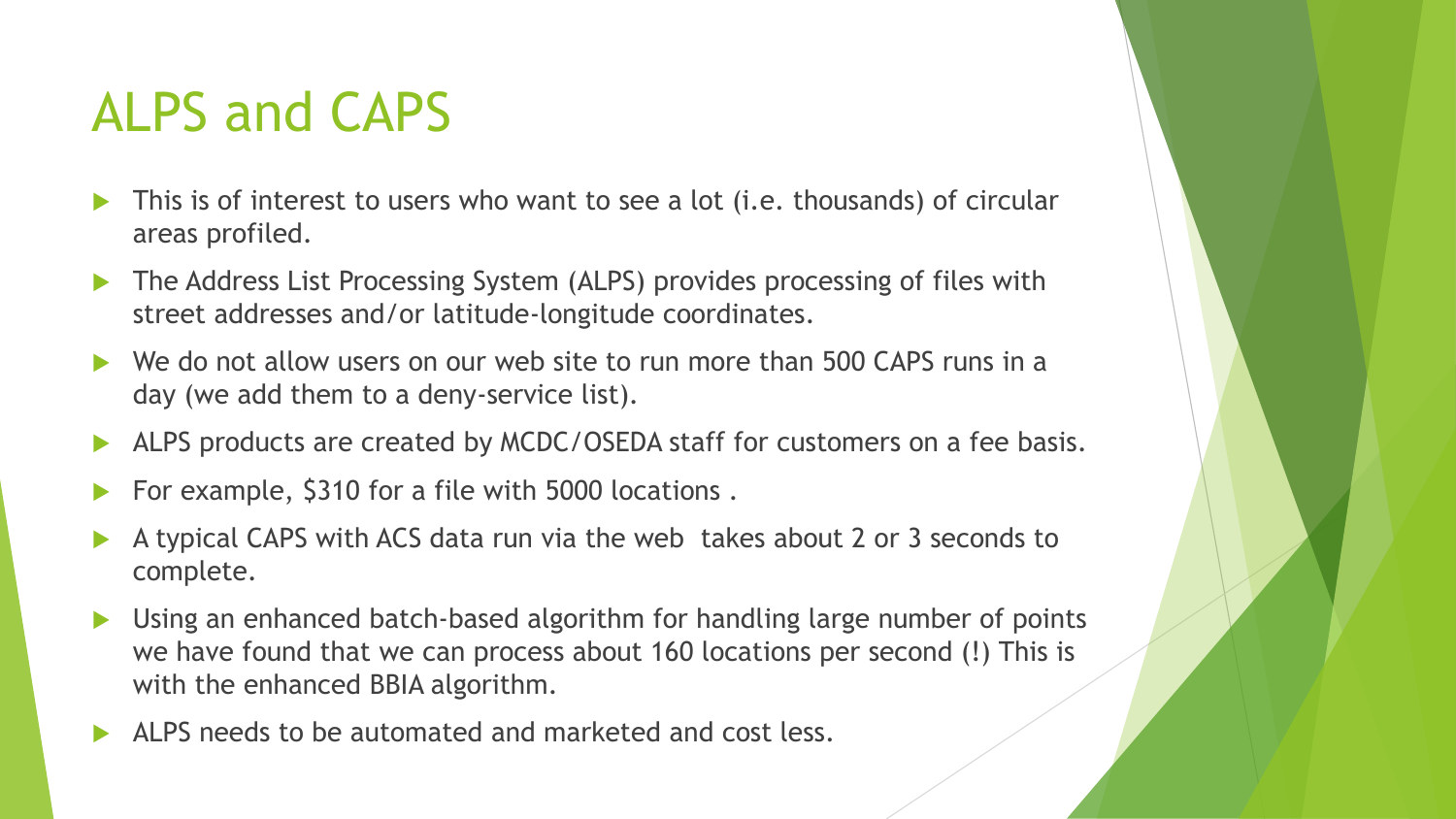### Accessing ACS Data Using Uexplore/Dexter

- If you already know how these utility applications (Uexplore and Dexter) work then this is a very viable tool, especially when accessing the mcdcprofiles data sets.
- Accessing the Base (i.e "Summary") tables is more of a challenge.
- We did a webinar on this topic several years ago. We need to do an update.
- Not nearly enough time to get into this today.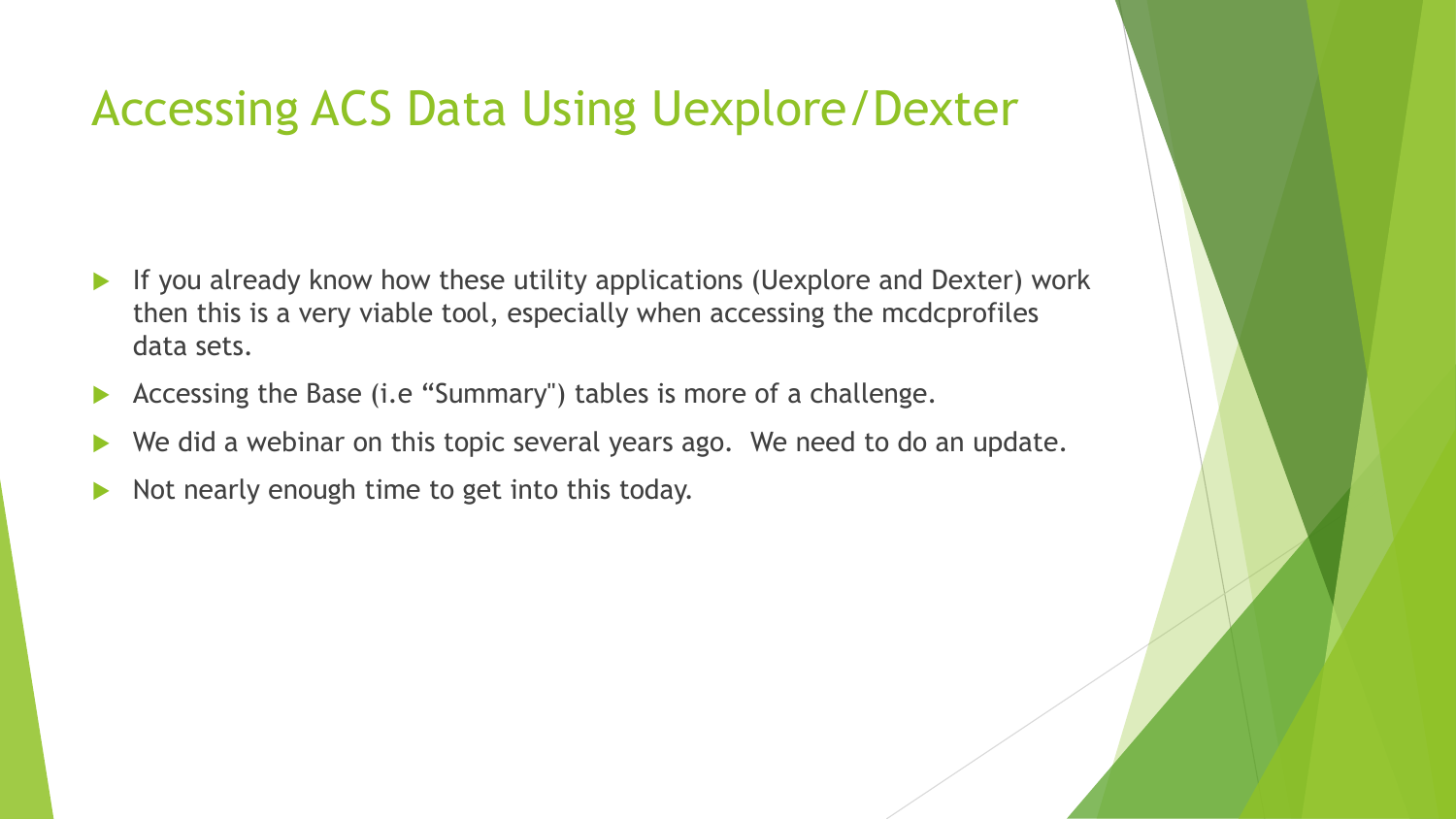## Key Neighborhood Indicators Using ACS

- ▶ We have developed a crude prototype of a system that uses mostly ACS data to define key indicators at the census tract level.
- Involves use of thematic/menu maps to display data and provide access to brief narrative summaries of what a neighborhood is "like".
- $\triangleright$  See more detailed presentation at MCDC web site.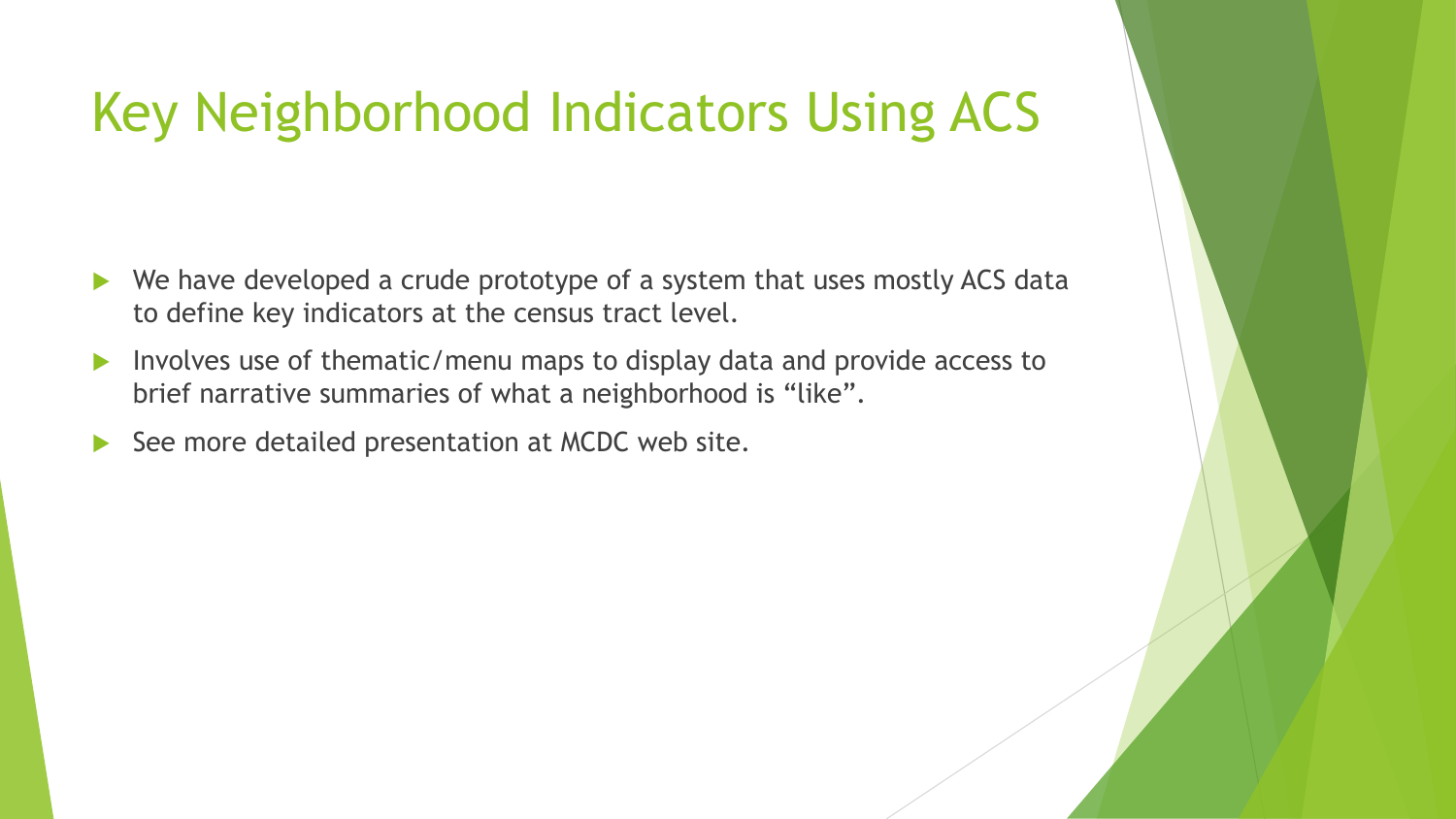## Links

**This presentation is available at <http://mcdc.missouri.edu/tutorials/acsconf2017/acsconf2017.ppt>**

A web page with links to pages referenced in the presentation (plus a few more that we did not have time for) is available at **<http://mcdc.missouri.edu/tutorials/acsconf2017/acsconflinks.shtml>** .